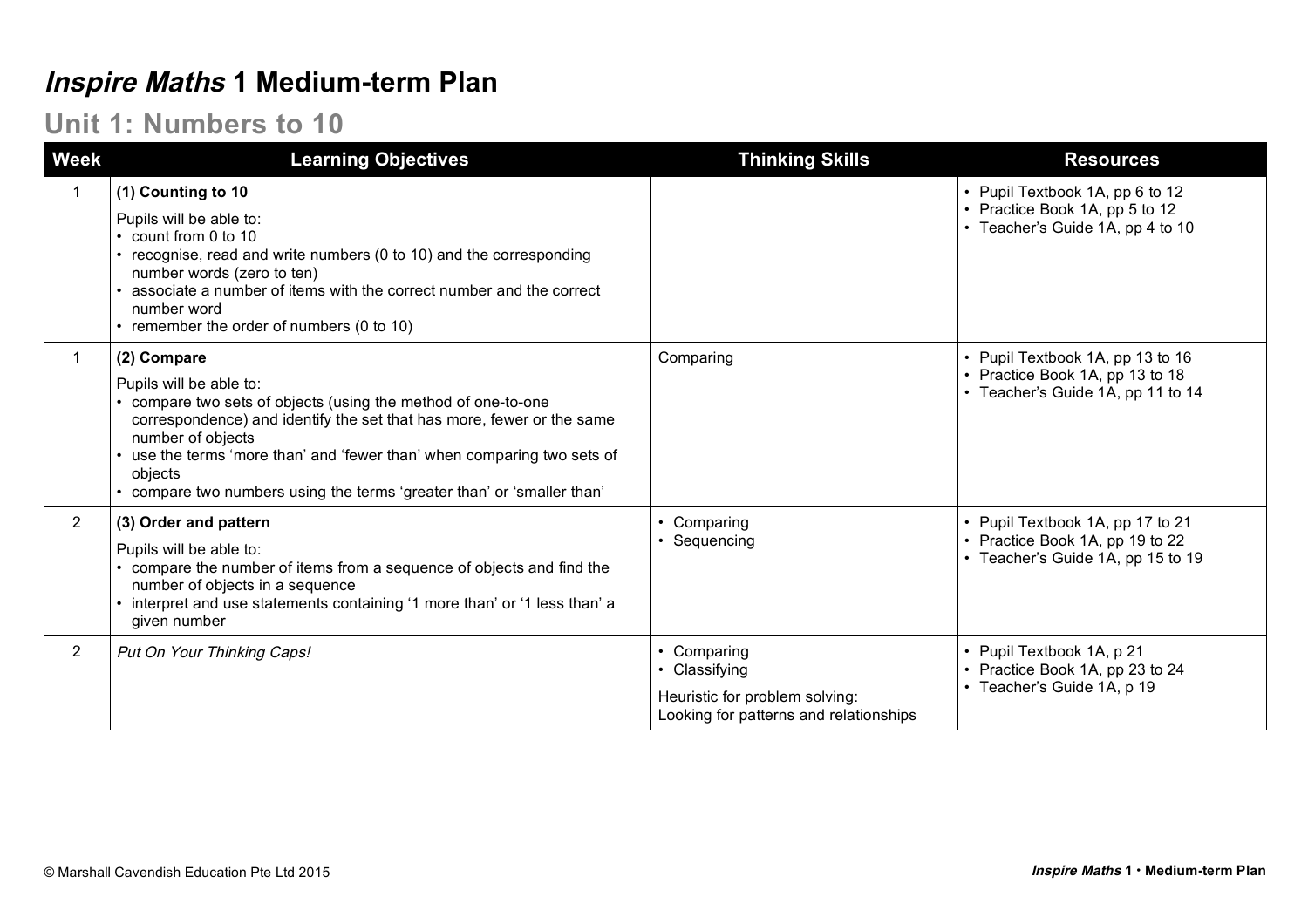## **Unit 2: Number Bonds**

| <b>Week</b>                          | <b>Learning Objectives</b>                                                                                                                                                                                                                                                                                                                 | <b>Thinking Skills</b>                                                         | <b>Resources</b>                                                                                         |
|--------------------------------------|--------------------------------------------------------------------------------------------------------------------------------------------------------------------------------------------------------------------------------------------------------------------------------------------------------------------------------------------|--------------------------------------------------------------------------------|----------------------------------------------------------------------------------------------------------|
| 3                                    | <b>Making number bonds</b><br>Pupils will be able to:<br>• use cubes to show number bonds for numbers up to 10<br>use a number balance to show number bonds for numbers from 6 to 10<br>investigate all possible sets of two numbers that make a given number<br>• investigate all possible sets of three numbers that make a given number | Analysing parts and whole<br>Heuristic for problem solving:<br>Guess and check | • Pupil Textbook 1A, pp 22 to 26<br>• Practice Book 1A, pp 25 to 34<br>• Teacher's Guide 1A, pp 32 to 36 |
|                                      | Let's Explore!<br>Pupils will be able to show all possible combinations of three numbers that<br>make a given number such as 9 or 10.<br>Maths Journal<br>Pupils will be able to recall number bonds and relate them to situations.                                                                                                        |                                                                                |                                                                                                          |
| 3                                    | Put On Your Thinking Caps!<br>Pupils will be able to make deductions and apply number bonds to solve<br>problems.                                                                                                                                                                                                                          | Analysing parts and whole<br>Comparing<br>Deduction                            | • Pupil Textbook 1A, p 27<br>• Practice Book 1A, pp 35 to 36<br>• Teacher's Guide 1A, p 37               |
|                                      | Review 1                                                                                                                                                                                                                                                                                                                                   |                                                                                | • Practice Book 1A, pp 37 to 40                                                                          |
|                                      |                                                                                                                                                                                                                                                                                                                                            | <b>Summative assessment opportunity</b>                                        |                                                                                                          |
| Assessment Book 1, Test 1, pp 1 to 7 |                                                                                                                                                                                                                                                                                                                                            |                                                                                |                                                                                                          |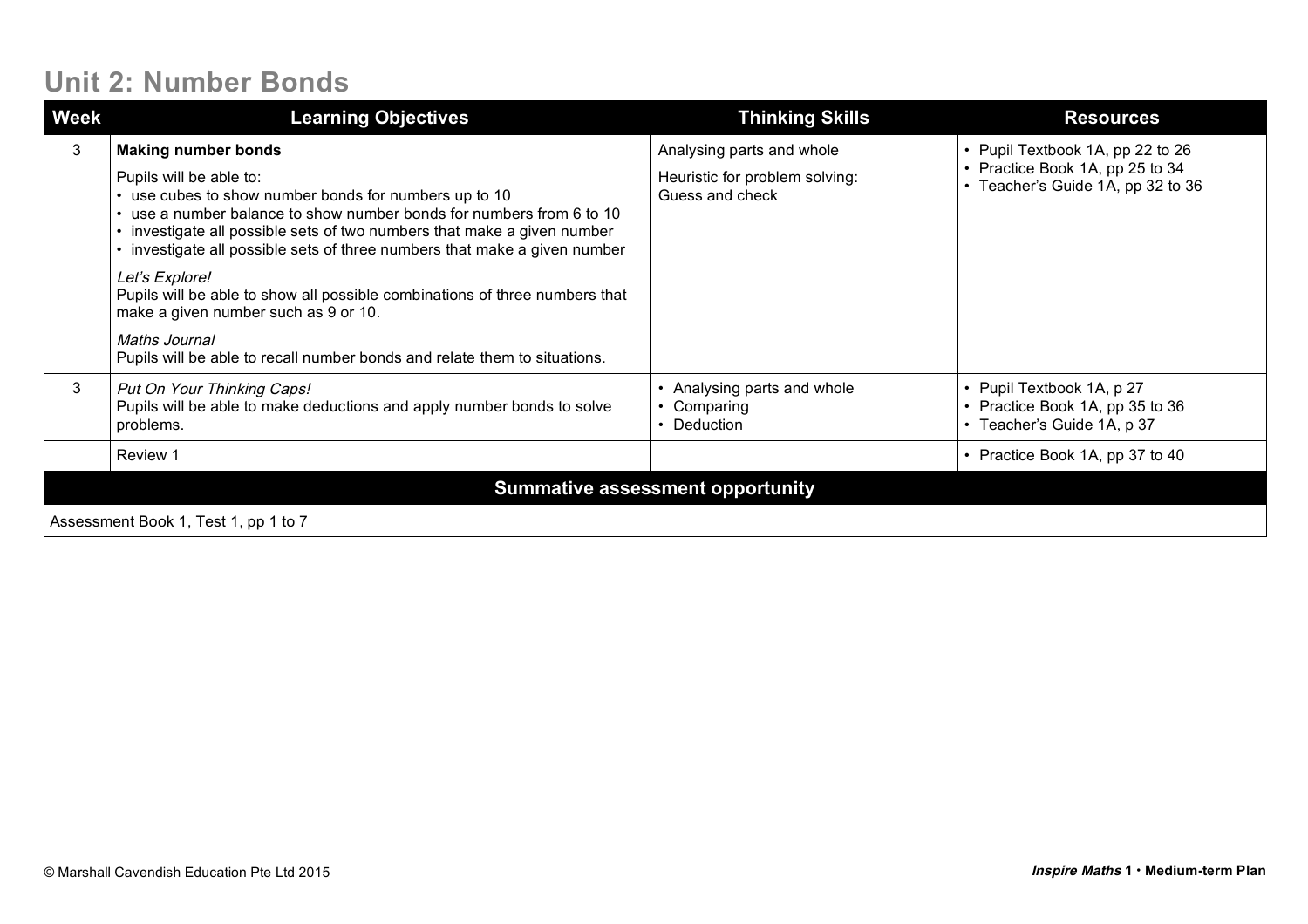## **Unit 3: Addition within 10**

| <b>Week</b> | <b>Learning Objectives</b>                                                                                                                                                                                         | <b>Thinking Skills</b>                                                                                         | <b>Resources</b>                                                                                            |
|-------------|--------------------------------------------------------------------------------------------------------------------------------------------------------------------------------------------------------------------|----------------------------------------------------------------------------------------------------------------|-------------------------------------------------------------------------------------------------------------|
| 4           | (1) Ways to add<br>Pupils will be able to:<br>use the 'counting on' strategy to add<br>relate addition to number bonds<br>add using number bonds                                                                   | Analysing parts and whole                                                                                      | • Pupil Textbook 1A, pp 28 to 33<br>• Practice Book 1A, pp 41 to 50<br>• Teacher's Guide 1A, pp 48<br>to 53 |
| 4           | (2) Making addition stories<br>Pupils will be able to make addition stories based on pictures and various<br>situations.                                                                                           | Analysing parts and whole                                                                                      | • Pupil Textbook 1A, pp 34 to 35<br>• Practice Book 1A, pp 51 to 54<br>• Teacher's Guide 1A, pp 54<br>to 55 |
| 5           | (3) Solving word problems<br>Pupils will be able to:<br>add by recognising two addition concepts: 'part-whole' and 'adding on'<br>solve addition word problems using number bonds or the 'counting on'<br>strategy | Analysing parts and whole<br>Adding on                                                                         | • Pupil Textbook 1A, pp 36 to 37<br>• Practice Book 1A, pp 55 to 56<br>• Teacher's Guide 1A, pp 56<br>to 57 |
| 5           | Put On Your Thinking Caps!<br>Pupils will be able to recall number bonds to solve the problem.                                                                                                                     | • Deduction<br>Analysing parts and whole<br>Heuristic for problem solving:<br>Using a diagram, Guess and check | • Pupil Textbook 1A, p 38<br>• Practice Book 1A, pp 57 to 60<br>• Teacher's Guide 1A, p 58                  |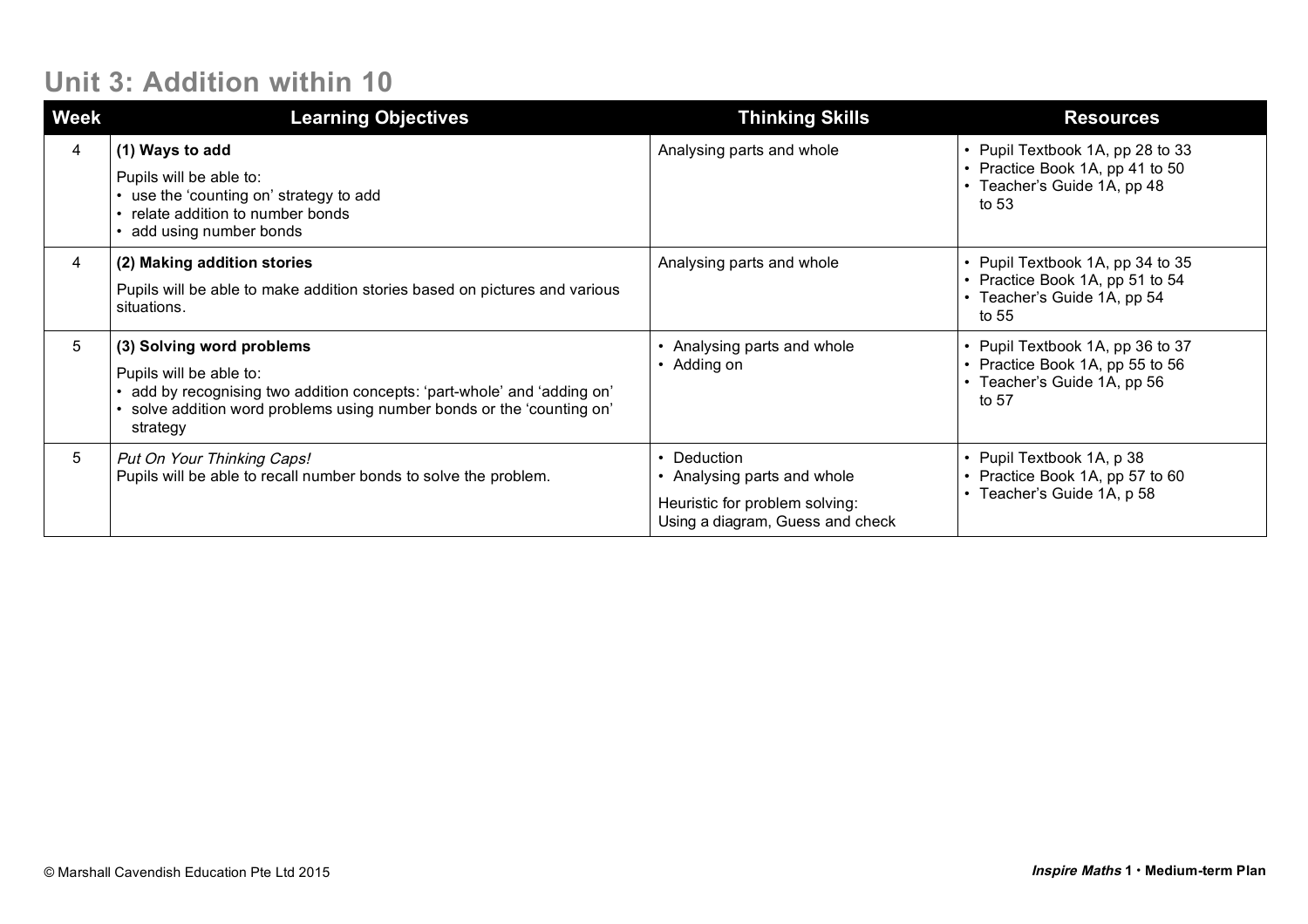### **Unit 4: Subtraction within 10**

| <b>Week</b>                                                                                                                                                  | <b>Learning Objectives</b>                                                                                                                                                                                                                                                                                                            | <b>Thinking Skills</b>                                                                                      | <b>Resources</b>                                                                                         |  |  |
|--------------------------------------------------------------------------------------------------------------------------------------------------------------|---------------------------------------------------------------------------------------------------------------------------------------------------------------------------------------------------------------------------------------------------------------------------------------------------------------------------------------|-------------------------------------------------------------------------------------------------------------|----------------------------------------------------------------------------------------------------------|--|--|
| 6                                                                                                                                                            | (1) Ways to subtract<br>Pupils will be able to:<br>• use the 'taking away' concept to subtract<br>• use the 'counting on' strategy to subtract<br>• use the 'counting back' strategy to subtract<br>• relate subtraction to number bonds<br>• subtract using number bonds                                                             | Analysing parts and whole                                                                                   | • Pupil Textbook 1A, pp 39 to 45<br>• Practice Book 1A, pp 61 to 72<br>• Teacher's Guide 1A, pp 73 to 79 |  |  |
| 6                                                                                                                                                            | (2) Making subtraction stories<br>Pupils will be able to make subtraction stories based on pictures and various<br>situations.                                                                                                                                                                                                        | Analysing parts and whole                                                                                   | • Pupil Textbook 1A, pp 46 to 47<br>• Practice Book 1A, pp 73 to 76<br>• Teacher's Guide 1A, pp 80 to 81 |  |  |
| $\overline{7}$                                                                                                                                               | (3) Solving word problems<br>Pupils will be able to:<br>subtract by recognising two subtraction concepts: 'part-whole' and 'taking<br>away'<br>• solve subtraction word problems using various strategies                                                                                                                             | Analysing parts and whole                                                                                   | • Pupil Textbook 1A, pp 48 to 49<br>• Practice Book 1A, pp 77 to 78<br>• Teacher's Guide 1A, pp 82 to 83 |  |  |
| $\overline{7}$                                                                                                                                               | (4) Making a family of number sentences<br>Pupils will be able to write a family of two addition and two subtraction<br>number sentences, given a set of three related numbers.<br>Let's Explore!<br>Pupils will be able to apply number bonds to make addition and subtraction<br>sentences in various ways, given a set of numbers. | Identifying relationships<br>Analysing parts and whole<br>• Induction                                       | • Pupil Textbook 1A, pp 50 to 52<br>• Practice Book 1A, pp 79 to 80<br>• Teacher's Guide 1A, pp 84 to 86 |  |  |
| $\overline{7}$                                                                                                                                               | Put On Your Thinking Caps!<br>Pupils will be able to analyse numbers and form number bonds to solve<br>problems.                                                                                                                                                                                                                      | • Analysing parts and whole<br>• Induction<br>Heuristic for problem solving:<br>Solving part of the problem | Pupil Textbook 1A, pp 52 to 53<br>• Practice Book 1A pp 81 to 84<br>• Teacher's Guide 1A, pp 86 to 87    |  |  |
|                                                                                                                                                              | Review 2                                                                                                                                                                                                                                                                                                                              |                                                                                                             | • Practice Book 1A, pp 85 to 88                                                                          |  |  |
|                                                                                                                                                              | <b>Summative assessment opportunities</b>                                                                                                                                                                                                                                                                                             |                                                                                                             |                                                                                                          |  |  |
| Assessment Book 1, Test 2, pp 9 to 14<br>For extension, Assessment Book 1, Challenging Problems 1, pp 15 to 16<br>Assessment Book 1, Check-up 1, pp 17 to 29 |                                                                                                                                                                                                                                                                                                                                       |                                                                                                             |                                                                                                          |  |  |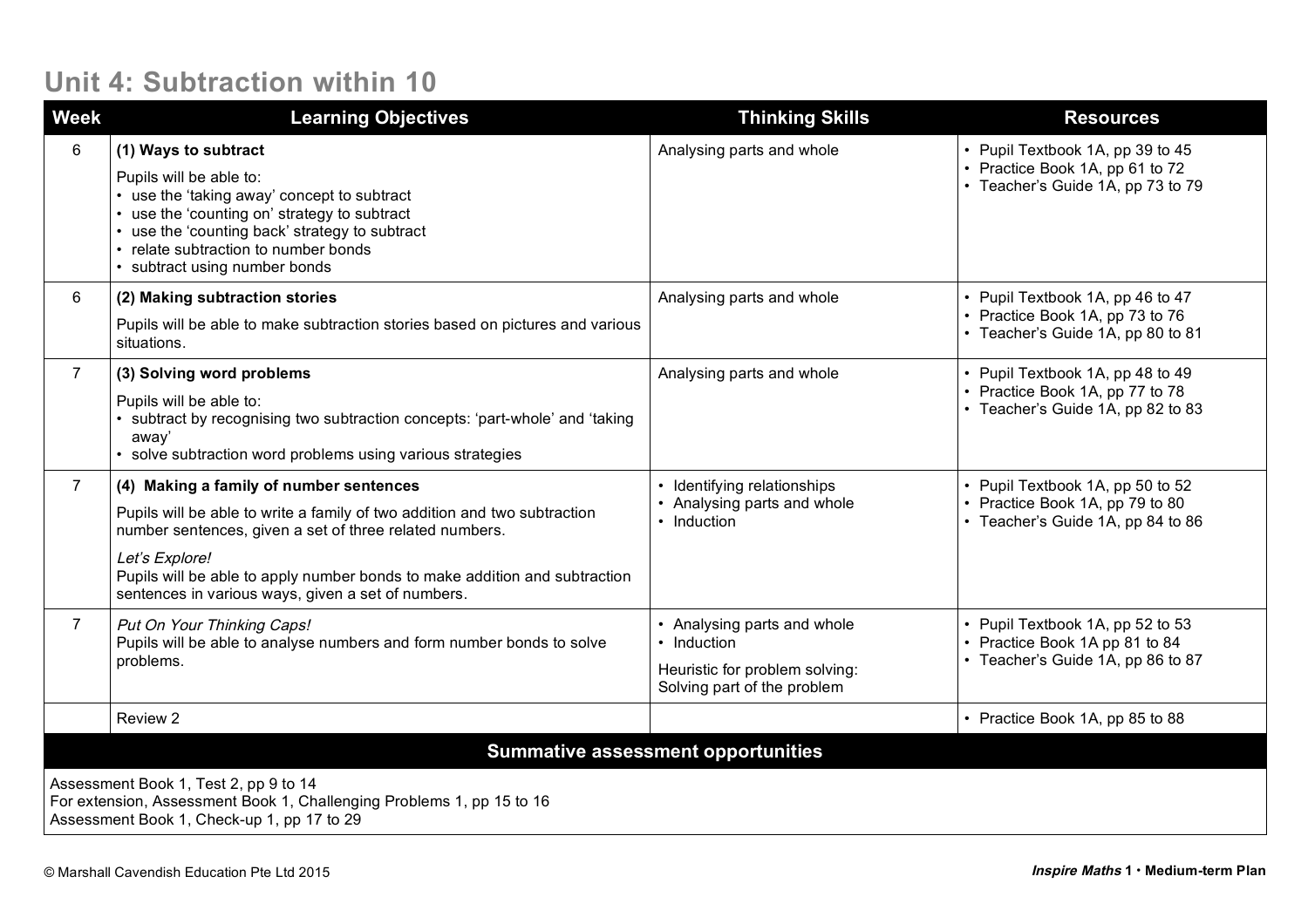## **Unit 5: Shapes and Patterns**

| <b>Week</b> | <b>Learning Objectives</b>                                                                                                                                                                                                                                                                                                                | <b>Thinking Skills</b>                                               | <b>Resources</b>                                                                                           |
|-------------|-------------------------------------------------------------------------------------------------------------------------------------------------------------------------------------------------------------------------------------------------------------------------------------------------------------------------------------------|----------------------------------------------------------------------|------------------------------------------------------------------------------------------------------------|
| 8           | (1) Getting to know shapes<br>Pupils will be able to:<br>look at a shape and identify it as a circle, triangle, square or rectangle<br>classify and group the different shapes as circles, triangles, squares or<br>rectangles<br>describe the characteristics of the different shapes and also explain why<br>they are not another shape | Classifying                                                          | • Pupil Textbook 1A, pp 54 to 56<br>• Practice Book 1B, pp 5 to 8<br>• Teacher's Guide 1A, pp 106 to 108   |
| 8           | (2) Making pictures from shapes<br>Pupils will be able to:<br>identify the four basic shapes and find the number of each shape in a<br>given picture<br>make pictures using the four basic shapes                                                                                                                                         |                                                                      | • Pupil Textbook 1A, pp 57 to 59<br>• Practice Book 1B, pp 9 to 14<br>• Teacher's Guide 1A, pp 109 to 111  |
| 8           | (3) Seeing shapes in things around us<br>Pupils will be able to:<br>identify the four basic shapes in real-life objects<br>• name objects that have these basic shapes                                                                                                                                                                    | Classifying                                                          | • Pupil Textbook 1A, pp 60 to 61<br>• Practice Book 1B, pp 15 to 18<br>• Teacher's Guide 1A, pp 112 to 113 |
| 9           | (4) Getting to know patterns<br>Pupils will be able to:<br>identify and complete a pattern according to one or two attributes: shape,<br>size or colour<br>use shapes to make a pattern                                                                                                                                                   | Identifying patterns                                                 | • Pupil Textbook 1A, pp 62 to 63<br>• Practice Book 1B, pp 19 to 24<br>• Teacher's Guide 1A, pp 114 to 115 |
| 9           | (5) Making more patterns<br>Pupils will be able to:<br>identify the attributes of size, colour or object in a 3D pattern<br>complete a pattern with 3D shapes consisting of cubes, cuboids, cones<br>and cylinders                                                                                                                        | • Identifying patterns<br>Sequencing<br>• Analysing and interpreting | • Pupil Textbook 1A, pp 64 to 65<br>• Practice Book 1B, pp 25 to 26<br>• Teacher's Guide 1A, pp 116 to 117 |
| 9           | Put On Your Thinking Caps!<br>Pupils will be able to:<br>classify shapes by colour and size<br>• recognise a pattern and identify the missing item                                                                                                                                                                                        | • Classifying<br>• Identifying patterns<br>• Analysing               | • Pupil Textbook 1A, p 66<br>• Practice Book 1B, pp 27 to 32<br>• Teacher's Guide 1A, p 118                |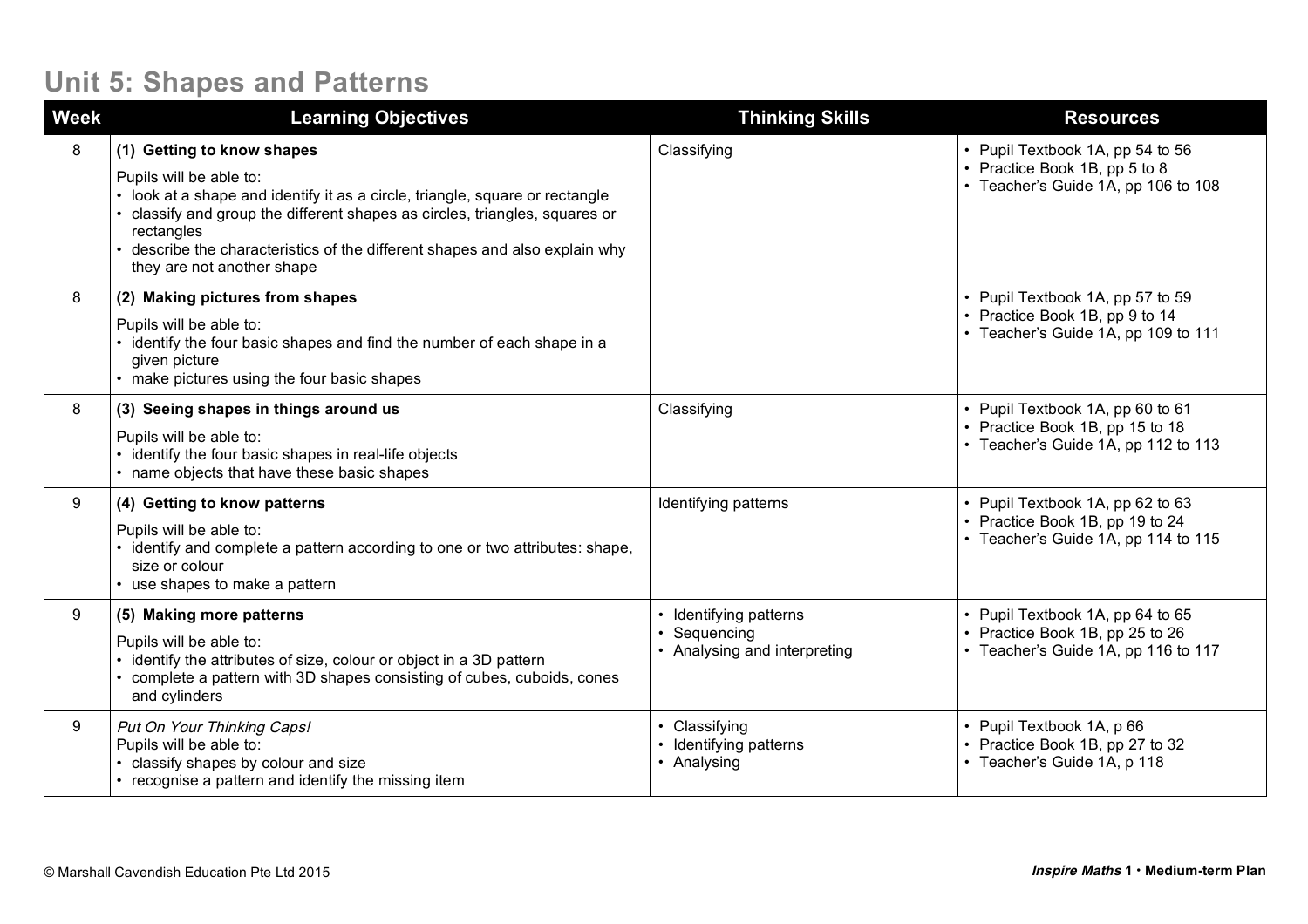## **Unit 6: Ordinal Numbers**

| <b>Week</b> | <b>Learning Objectives</b>                                                                                                                                                                                                                                                                                               | <b>Thinking Skills</b>                  | <b>Resources</b>                                                                                           |
|-------------|--------------------------------------------------------------------------------------------------------------------------------------------------------------------------------------------------------------------------------------------------------------------------------------------------------------------------|-----------------------------------------|------------------------------------------------------------------------------------------------------------|
|             | (1) Knowing ordinal numbers<br>Pupils will be able to:<br>• describe positions using ordinal numbers and words: 1st to 10th and first<br>to tenth<br>• use the words 'before', 'between' and 'after' to describe the position of<br>something<br>use the words 'first' and 'last' to describe the position of something  | Sequencing                              | • Pupil Textbook 1A, pp 67 to 72<br>• Practice Book 1B, pp 33 to 38<br>• Teacher's Guide 1A, pp 135 to 140 |
|             | (2) Naming left and right positions<br>Pupils will be able to:<br>describe positions from the left and right using ordinal numbers<br>• use 'next to' to describe the position of an object<br>Let's Explore!<br>Pupils will be able to investigate and hypothesise a pattern describing the<br>sum of number positions. | Sequencing<br>Identifying relationships | • Pupil Textbook 1A, pp 73 to 76<br>• Practice Book 1B, pp 39 to 42<br>• Teacher's Guide 1A, pp 141 to 144 |
|             | Put On Your Thinking Caps!<br>Pupils will be able to make deductions based on the position of object(s)<br>from given suggestions in order to solve the problem.                                                                                                                                                         | Sequencing<br>Identifying relationships | • Pupil Textbook 1A, pp 77 to 78<br>• Practice Book 1B, pp 43 to 46<br>• Teacher's Guide 1A, p 145         |
|             | Review 3                                                                                                                                                                                                                                                                                                                 |                                         | • Practice Book 1B, pp 47 to 50                                                                            |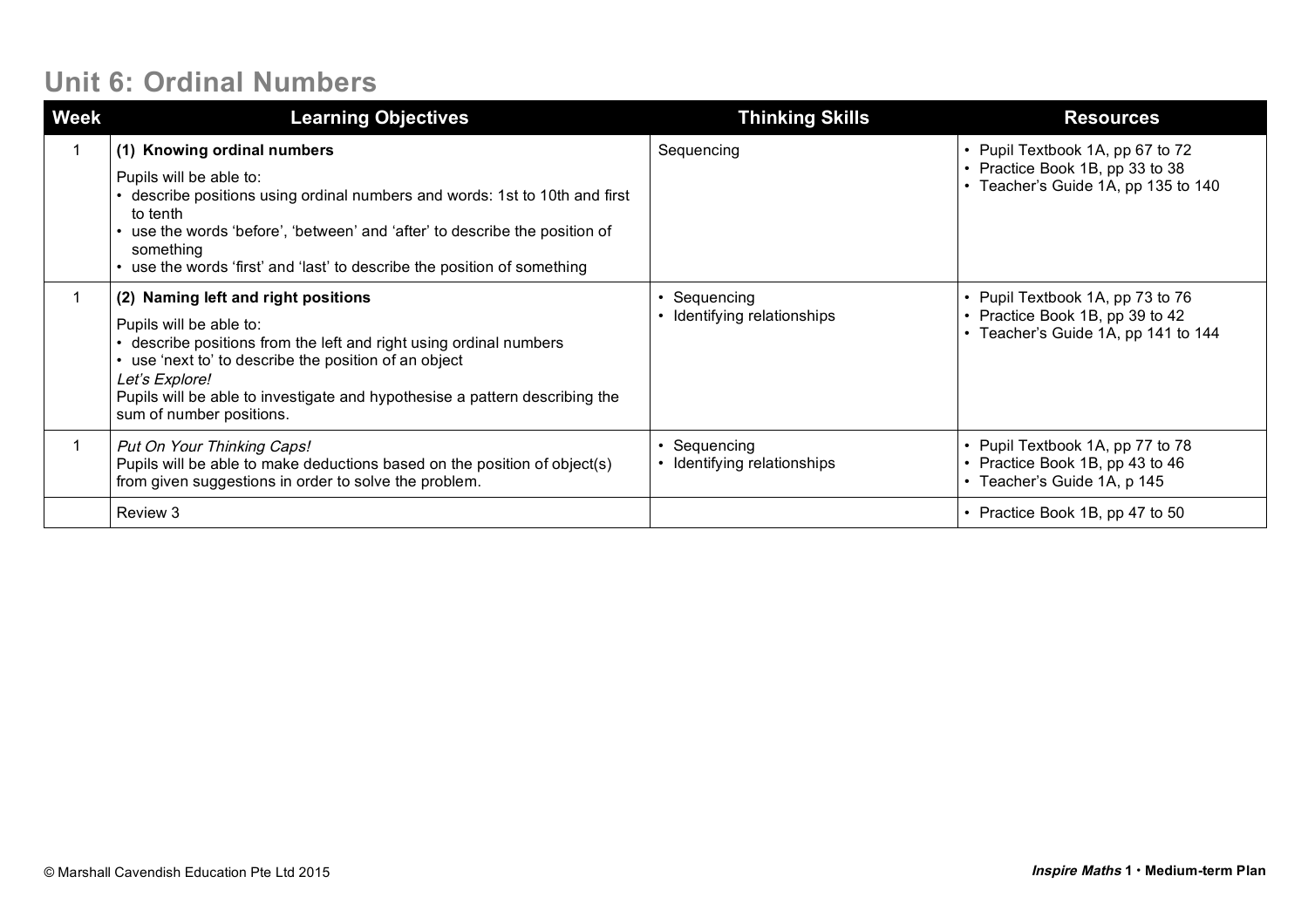### **Unit 7: Numbers to 20**

| <b>Week</b>    | <b>Learning Objectives</b>                                                                                                                                                                                                                                                                                                                                                                                                           | <b>Thinking Skills</b>                                                          | <b>Resources</b>                                                                                           |  |  |
|----------------|--------------------------------------------------------------------------------------------------------------------------------------------------------------------------------------------------------------------------------------------------------------------------------------------------------------------------------------------------------------------------------------------------------------------------------------|---------------------------------------------------------------------------------|------------------------------------------------------------------------------------------------------------|--|--|
| $\overline{2}$ | (1) Counting to 20<br>Pupils will be able to:<br>• count up to 20 by making 10 first<br>• read and write numbers 11 to 20 in numerals and words                                                                                                                                                                                                                                                                                      |                                                                                 | • Pupil Textbook 1A, pp 79 to 85<br>• Practice Book 1B, pp 51 to 56<br>• Teacher's Guide 1A, pp 159 to 165 |  |  |
| $\overline{2}$ | (2) Place value<br>Pupils will be able to:<br>• represent numbers as tens and ones in a place value chart<br>• show objects in tens and ones given a number up to 20                                                                                                                                                                                                                                                                 | Analysing parts and whole                                                       | • Pupil Textbook 1A, pp 86 to 87<br>• Practice Book 1B, pp 57 to 60<br>• Teacher's Guide 1A, pp 166 to 167 |  |  |
| 3              | (3) Compare<br>Pupils will be able to:<br>• compare and order numbers to 20 using the terms 'greater than' and<br>'smaller than'<br>compare and order numbers to 20 using the terms 'greatest' and 'smallest'<br>compare and order numbers to 20 using the terms 'more than' and 'fewer<br>than'<br>Let's Explore!<br>Pupils will be able to make number trains and understand the terms<br>'greatest number' and 'smallest number'. | Comparing                                                                       | • Pupil Textbook 1A, pp 88 to 93<br>• Practice Book 1B, pp 61 to 66<br>• Teacher's Guide 1A, pp 168 to 173 |  |  |
| 3              | (4) Order and pattern<br>Pupils will be able to:<br>compare two numbers<br>arrange numbers in ascending or descending order                                                                                                                                                                                                                                                                                                          | • Comparing<br>• Sequencing                                                     | • Pupil Textbook 1A, pp 94 to 96<br>• Practice Book 1B, pp 67 to 70<br>• Teacher's Guide 1A, pp 174 to 176 |  |  |
| 3              | Put On Your Thinking Caps!                                                                                                                                                                                                                                                                                                                                                                                                           | • Deduction<br>• Comparing<br>Heuristic for problem solving:<br>Guess and check | • Pupil Textbook 1A, p 97<br>• Practice Book 1B, pp 71 to 74<br>• Teacher's Guide 1A, pp 177               |  |  |
|                | <b>Summative assessment opportunity</b>                                                                                                                                                                                                                                                                                                                                                                                              |                                                                                 |                                                                                                            |  |  |
|                | Assessment Book 1, Test 3, pp 31 to 38                                                                                                                                                                                                                                                                                                                                                                                               |                                                                                 |                                                                                                            |  |  |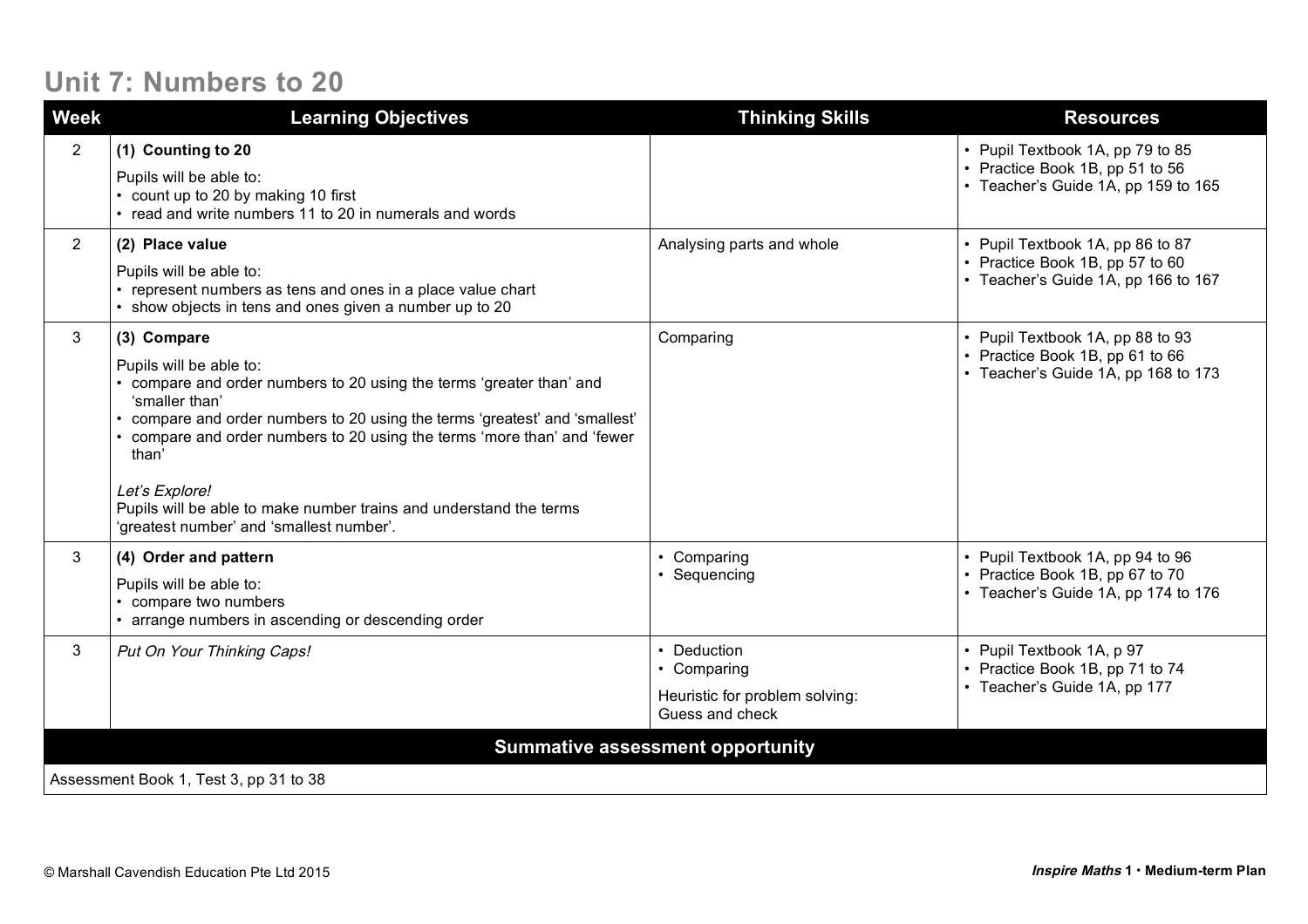## **Unit 8: Addition and Subtraction within 20**

| <b>Week</b> | <b>Learning Objectives</b>                                                                                                                                                                                                                                                                                                                                                                                                                                                                                                                             | <b>Thinking Skills</b>    | <b>Resources</b>                                                                                             |
|-------------|--------------------------------------------------------------------------------------------------------------------------------------------------------------------------------------------------------------------------------------------------------------------------------------------------------------------------------------------------------------------------------------------------------------------------------------------------------------------------------------------------------------------------------------------------------|---------------------------|--------------------------------------------------------------------------------------------------------------|
| 4           | (1) Ways to add<br>Pupils will be able to:<br>add two 1-digit numbers using the 'make 10' strategy<br>add one 1-digit number and one 2-digit number using the 'regrouping into<br>tens and ones' strategy                                                                                                                                                                                                                                                                                                                                              | Analysing parts and whole | • Pupil Textbook 1A, pp 98 to 101<br>• Practice Book 1B, pp 75 to 80<br>• Teacher's Guide 1A, pp 194 to 197  |
| 4           | (2) Ways to subtract<br>Pupils will be able to:<br>subtract a 1-digit number from a 2-digit number when regrouping is not<br>required<br>subtract a 1-digit number from a 2-digit number when regrouping is<br>required                                                                                                                                                                                                                                                                                                                                | Analysing parts and whole | • Pupil Textbook 1A, pp 102 to 105<br>• Practice Book 1B, pp 81 to 88<br>• Teacher's Guide 1A, pp 198 to 201 |
| 5           | (3) Solving word problems<br>Pupils will be able to:<br>solve one-step word problems using the 'part-whole' or 'adding on'<br>concepts in addition<br>• solve one-step word problems using the 'part-whole' or 'taking away'<br>concepts in subtraction<br>Maths Journal<br>Pupils will be able to reflect on the addition and/or subtraction concepts,<br>write a story and solve the problem.<br>Let's Explore!<br>Pupils will be able to find out the different combinations of numbers in<br>addition and subtraction from a given set of numbers. | Analysing parts and whole | • Pupil Textbook 1A, pp 106 to 107<br>• Practice Book 1B, pp 89 to 90<br>• Teacher's Guide 1A, pp 202 to 203 |
| 5           | Put On Your Thinking Caps!<br>Pupils will be able to recall addition and subtraction number bonds for<br>numbers to 20 to solve problems.                                                                                                                                                                                                                                                                                                                                                                                                              | Analysing parts and whole | • Pupil Textbook 1A, pp 108 to 109<br>• Practice Book 1B, pp 91 to 94<br>• Teacher's Guide 1A, pp 204 to 205 |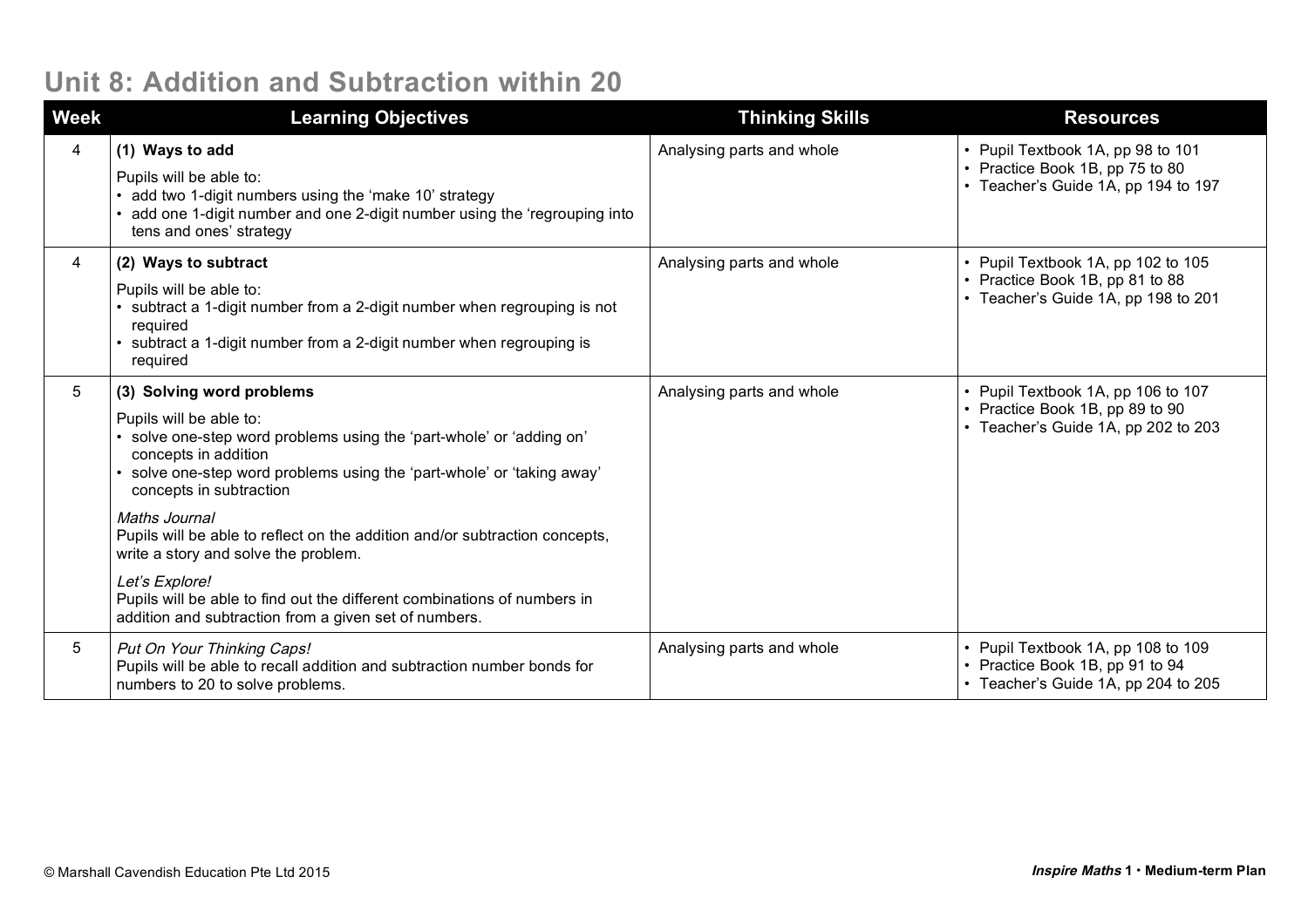# **Unit 9: Length**

| <b>Week</b>                                                                                                                                                   | <b>Learning Objectives</b>                                                                                                                                                                                                                                                  | <b>Thinking Skills</b>                                                                       | <b>Resources</b>                                                                                               |  |
|---------------------------------------------------------------------------------------------------------------------------------------------------------------|-----------------------------------------------------------------------------------------------------------------------------------------------------------------------------------------------------------------------------------------------------------------------------|----------------------------------------------------------------------------------------------|----------------------------------------------------------------------------------------------------------------|--|
| 6                                                                                                                                                             | (1) Comparing two things<br>Pupils will be able to compare the lengths of two objects using the terms<br>'tall/taller', 'long/longer', 'short/shorter' and 'high/higher'.<br>Let's Explore!<br>Pupils will be able to describe the relative height and length of two items. | Comparing                                                                                    | • Pupil Textbook 1A, pp 110 to 113<br>• Practice Book 1B, pp 95 to 98<br>• Teacher's Guide 1A, pp 220 to 223   |  |
| 6                                                                                                                                                             | (2) Comparing more things<br>Pupils will be able to compare the lengths of more than two objects using the<br>terms 'tallest', 'longest', 'shortest' and 'highest'.                                                                                                         | Sequencing<br>• Comparing                                                                    | • Pupil Textbook 1A, pp 114 to 116<br>• Practice Book 1B, pp 99 to 102<br>• Teacher's Guide 1A, pp 224 to 226  |  |
| 6                                                                                                                                                             | (3) Using a start line<br>Pupils will be able to use a common starting point when comparing lengths.                                                                                                                                                                        | Sequencing<br>Comparing                                                                      | • Pupil Textbook 1A, pp 117 to 118<br>• Practice Book 1B, pp 103 to 104<br>• Teacher's Guide 1A, pp 227 to 228 |  |
| $\overline{7}$                                                                                                                                                | (4) Measuring things<br>Pupils will be able to measure lengths using objects as non-standard units.                                                                                                                                                                         | Sequencing<br>Comparing                                                                      | • Pupil Textbook 1A, pp 119 to 122<br>• Practice Book 1B, pp 105 to 108<br>• Teacher's Guide 1A, pp 229 to 232 |  |
| $\overline{7}$                                                                                                                                                | (5) Finding length in units<br>Pupils will be able to use the term 'unit' to describe length.                                                                                                                                                                               | • Sequencing<br>• Comparing                                                                  | • Pupil Textbook 1A, pp 123 to 125<br>• Practice Book 1B, pp 109 to 112<br>• Teacher's Guide 1A, pp 233 to 235 |  |
| $\overline{7}$                                                                                                                                                | Put On Your Thinking Caps!<br>Pupils will be able to:<br>discriminate the use of unit length to determine the length of objects<br>use a grid to help them determine and compare lengths of objects                                                                         | Comparing<br>• Induction<br>• Deduction<br>Heuristic for problem solving:<br>Using a diagram | • Pupil Textbook 1A, p 126<br>• Practice Book 1B, pp 113 to 116<br>• Teacher's Guide 1A, p 236                 |  |
|                                                                                                                                                               | Revision 1                                                                                                                                                                                                                                                                  |                                                                                              | • Practice Book 1B, pp 117 to 120                                                                              |  |
| <b>Summative assessment opportunities</b>                                                                                                                     |                                                                                                                                                                                                                                                                             |                                                                                              |                                                                                                                |  |
| Assessment Book 1, Test 4, pp 39 to 44<br>For extension, Assessment Book 1, Challenging Problems 2, pp 45 to 46<br>Assessment Book 1, Check-up 2, pp 47 to 58 |                                                                                                                                                                                                                                                                             |                                                                                              |                                                                                                                |  |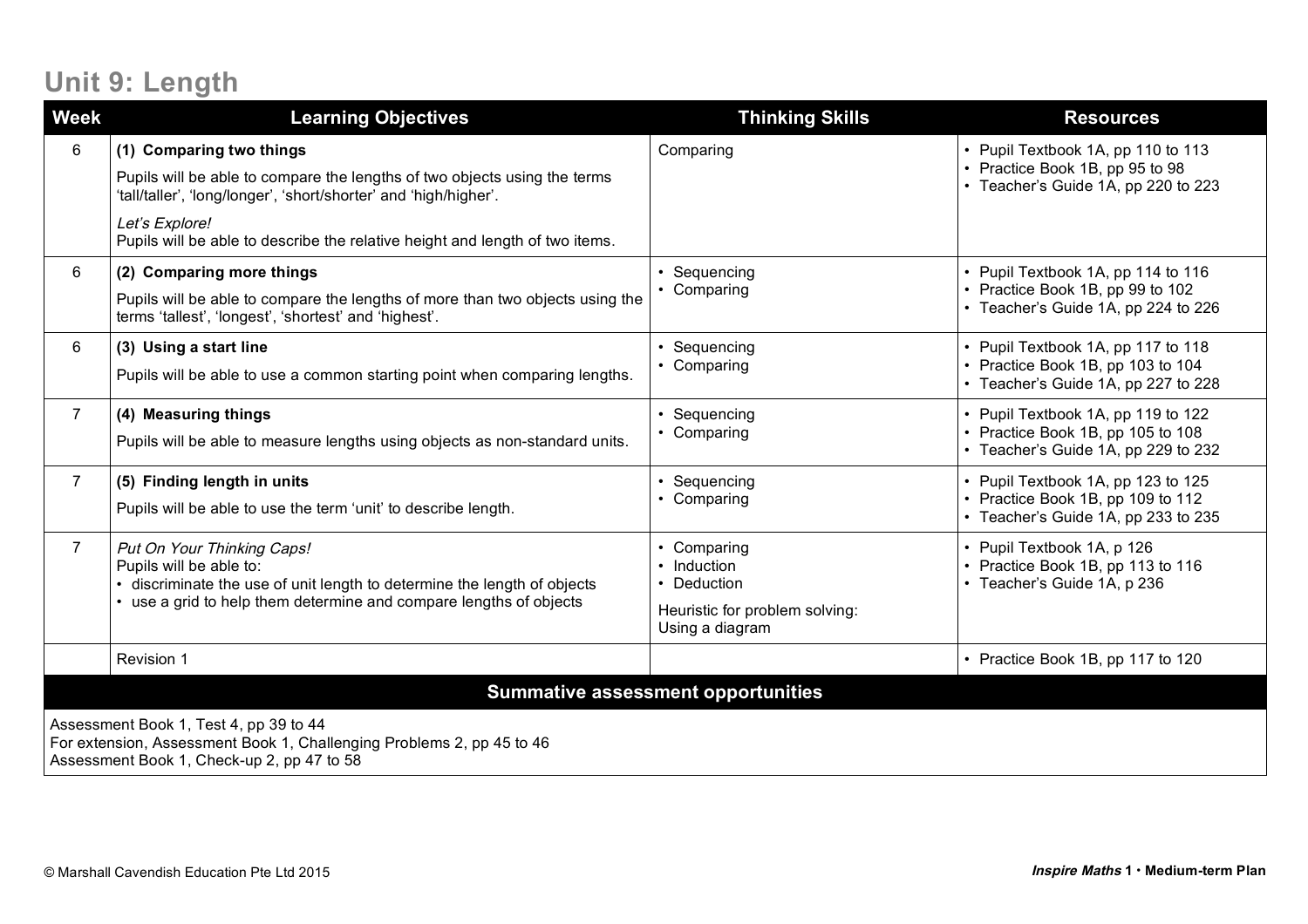## **Unit 10: Mass**

| <b>Week</b>    | <b>Learning Objectives</b>                                                                                                                                                                                                                                                                                                                                                                                                                                                                                                                                                                                                                  | <b>Thinking Skills</b>                | <b>Resources</b>                                                                                         |
|----------------|---------------------------------------------------------------------------------------------------------------------------------------------------------------------------------------------------------------------------------------------------------------------------------------------------------------------------------------------------------------------------------------------------------------------------------------------------------------------------------------------------------------------------------------------------------------------------------------------------------------------------------------------|---------------------------------------|----------------------------------------------------------------------------------------------------------|
|                | (1) Comparing things<br>Pupils will be able to:<br>• use the terms 'heavy', 'heavier', 'light' and 'lighter' to compare the masses<br>of objects on a pan balance<br>• use the phrase 'as heavy as' to compare the masses of objects on a pan<br>balance for objects with the same mass<br>• understand that size does not always determine mass<br>• use the terms 'heaviest' and 'lightest' to compare the masses of three<br>objects<br>• guess the heavier or lighter object and use the pan balance to check if the<br>guess is accurate<br>determine the heavier or lighter object using modelling clay as an<br>intermediate object. | • Comparing<br>Deduction              | • Pupil Textbook 1B, pp 6 to 10<br>• Practice Book 1C, pp 5 to 10<br>• Teacher's Guide 1B, pp 4 to 8     |
| $1 - 2$        | (2) Finding the masses of things<br>Pupils will be able to:<br>use a non-standard object such as a marble to find the masses of objects<br>• compare objects using a non-standard object as a medium of<br>measurement                                                                                                                                                                                                                                                                                                                                                                                                                      | Comparing<br>Deduction                | • Pupil Textbook 1B, pp 11 to 12<br>• Practice Book 1C, pp 11 to 14<br>• Teacher's Guide 1B, pp 9 to 10  |
| $2^{\circ}$    | Let's Explore!<br>Pupils will be able to:<br>• use a pan balance to compare the masses of three objects and state the<br>heaviest or the lightest object<br>• arrange the masses of the objects in decreasing order                                                                                                                                                                                                                                                                                                                                                                                                                         | • Comparing<br>• Deduction            | • Pupil Textbook 1B, p 12<br>• Teacher's Guide 1B, p 10                                                  |
| $\overline{2}$ | (3) Finding mass in units<br>Pupils will be able to:<br>find the masses of objects using non-standard units<br>• use the term 'units' in writing the masses of objects<br>• explain why there is a difference in using different objects as measuring<br>units                                                                                                                                                                                                                                                                                                                                                                              | Comparing<br>Deduction<br>• Induction | • Pupil Textbook 1B, pp 13 to 16<br>• Practice Book 1C, pp 15 to 18<br>• Teacher's Guide 1B, pp 11 to 14 |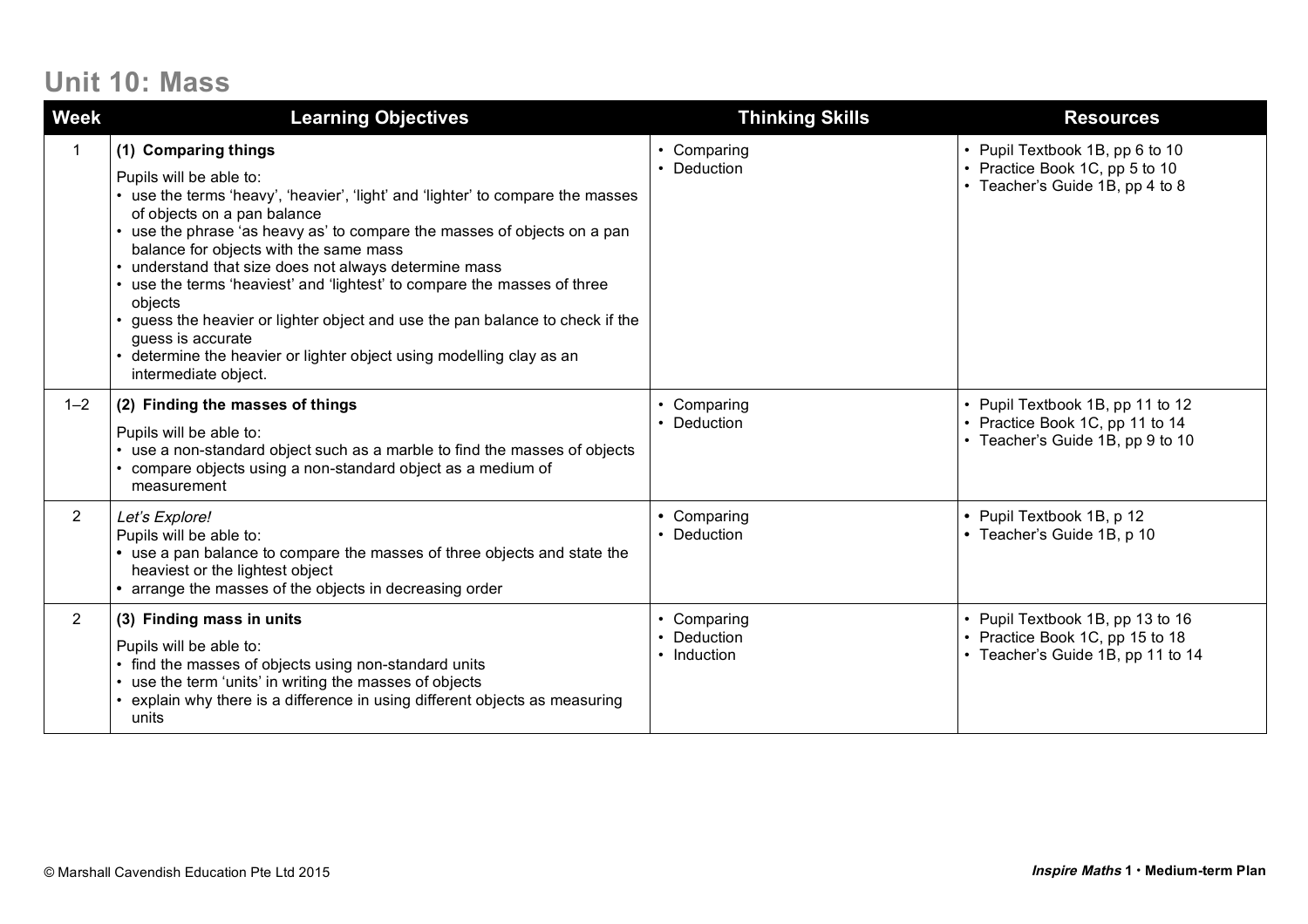| Put On Your Thinking Caps!                                             | Comparing                                                                                  | • Pupil Textbook 1B, p 17       |
|------------------------------------------------------------------------|--------------------------------------------------------------------------------------------|---------------------------------|
| Pupils will be able to use comparing and deduction when given a set of | Deduction                                                                                  | • Practice Book 1C, pp 19 to 22 |
| measurements to arrange masses in order.                               | Sequencing                                                                                 | • Teacher's Guide 1B, p 15      |
|                                                                        | Heuristics For Problem Solving:<br>• Act it out<br>Guess and check<br>Simplify the problem |                                 |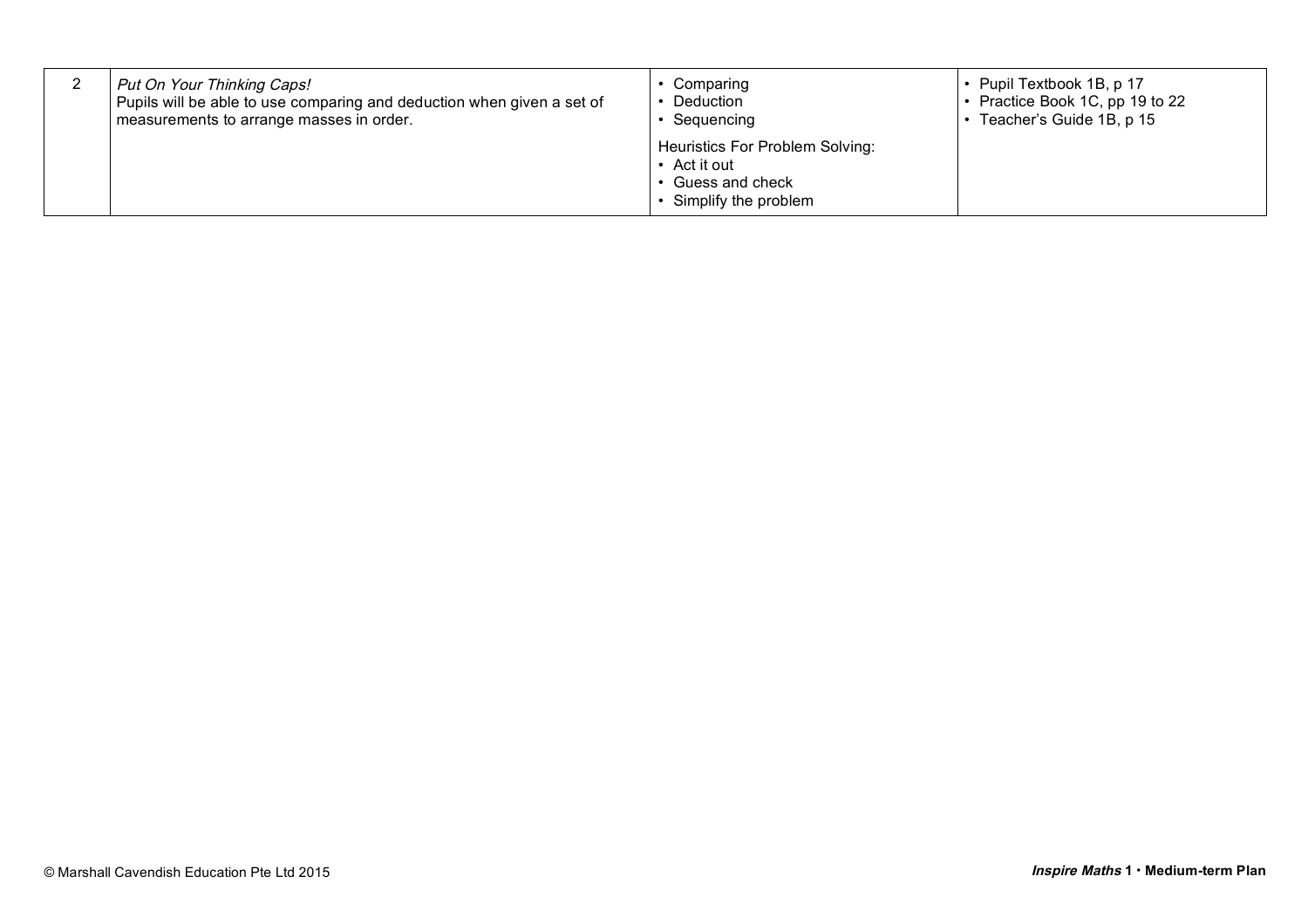## **Unit 11: Picture Graphs**

| <b>Week</b>                             | <b>Learning Objectives</b>                                                                                                                                                                                                                                                                                                                                                                                                                                                  | <b>Thinking Skills</b>                                                      | <b>Resources</b>                                                                                         |  |
|-----------------------------------------|-----------------------------------------------------------------------------------------------------------------------------------------------------------------------------------------------------------------------------------------------------------------------------------------------------------------------------------------------------------------------------------------------------------------------------------------------------------------------------|-----------------------------------------------------------------------------|----------------------------------------------------------------------------------------------------------|--|
| 3                                       | (1) Simple picture graphs<br>Pupils will be able to:<br>collect and sort data for presentation, e.g., stickers of different colours<br>arrange and present data in a table as a picture graph<br>explain reasons for drawing picture graphs<br>read and interpret the data given in the table<br>count and find the number of each category of items<br>compare two or more sets of data in picture graphs using the terms 'more<br>than', 'fewer than', 'most' and 'least' | Comparing<br>Heuristic for problem solving:<br>Make a table                 | • Pupil Textbook 1B, pp 18 to 20<br>• Practice Book 1C, pp 23 to 26<br>• Teacher's Guide 1B, pp 28 to 30 |  |
| 3                                       | (2) More picture graphs<br>Pupils will be able to practise carrying out the whole process of collecting<br>data, organising, drawing picture graphs and interpreting data.                                                                                                                                                                                                                                                                                                  | Comparing                                                                   | • Pupil Textbook 1B, pp 21 to 24<br>• Practice Book 1C, pp 27 to 32<br>• Teacher's Guide 1B, pp 31 to 34 |  |
| 3                                       | Put On Your Thinking Caps!<br>Pupils will be able to:<br>• use the information provided to draw a picture graph on the numbers of<br>rainy days and sunny days in a week<br>interpret the graph to work out whether there are more sunny days or<br>rainy days and to count how many more                                                                                                                                                                                   | Classifying<br>• Comparing<br>Heuristic For Problem Solving:<br>Make a list | • Pupil Textbook 1B, p 25<br>• Practice Book 1C, pp 33 to 35<br>• Teacher's Guide 1B, p 35               |  |
| <b>Summative assessment opportunity</b> |                                                                                                                                                                                                                                                                                                                                                                                                                                                                             |                                                                             |                                                                                                          |  |
| Assessment Book 1, Test 5, pp 59 to 67  |                                                                                                                                                                                                                                                                                                                                                                                                                                                                             |                                                                             |                                                                                                          |  |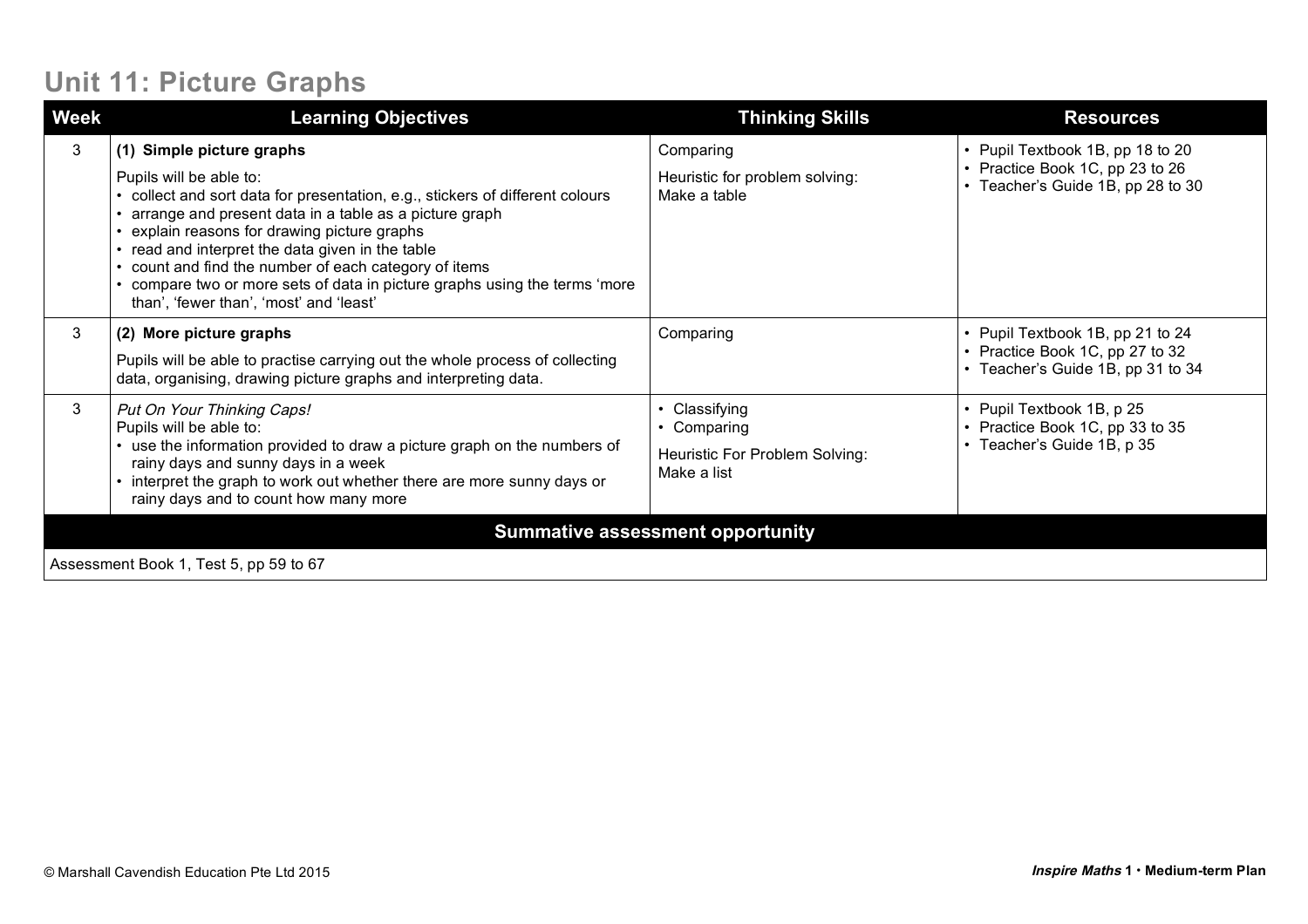### **Unit 12: Numbers to 40**

| <b>Week</b> | <b>Learning Objectives</b>                                                                                                                                                                                                                                                                                                                                                                                                                                                                                                                                                                                               | <b>Thinking Skills</b>    | <b>Resources</b>                                                                                         |
|-------------|--------------------------------------------------------------------------------------------------------------------------------------------------------------------------------------------------------------------------------------------------------------------------------------------------------------------------------------------------------------------------------------------------------------------------------------------------------------------------------------------------------------------------------------------------------------------------------------------------------------------------|---------------------------|----------------------------------------------------------------------------------------------------------|
| 4           | (1) Counting to 40<br>Pupils will be able to:<br>• recognise, read and write numbers from 21 to 40 and the corresponding<br>numbers in words and concrete representation<br>• count within 40 by making tens first<br>• recognise and interpret sentences associated with tens and ones                                                                                                                                                                                                                                                                                                                                  | Analysing parts and whole | • Pupil Textbook 1B, pp 26 to 28<br>• Practice Book 1C, pp 37 to 40<br>• Teacher's Guide 1B, pp 48 to 50 |
| 4           | (2) Place value<br>Pupils will be able to:<br>represent numbers as tens and ones in a place value chart<br>show concrete representations in tens and ones given a number to 40<br>• write numerals given a set of concrete representations with or without<br>place value charts                                                                                                                                                                                                                                                                                                                                         | Analysing parts and whole | • Pupil Textbook 1B, pp 29 to 30<br>• Practice Book 1C, pp 41 to 44<br>• Teacher's Guide 1B, pp 51 to 52 |
| 4           | (3) Comparing, order and pattern<br>Pupils will be able to:<br>• use a strategy to compare numbers to 40<br>• compare numbers to 40 using the terms 'greater than' and 'smaller than'<br>with or without concrete representation<br>• compare numbers to 40 using the terms 'greatest' and 'smallest' with or<br>without concrete representation<br>• compare numbers to 40 using the terms 'more than' and 'less than' with or<br>without concrete representation<br>• arrange numbers in ascending or descending order<br>Maths Journal<br>Pupils will be able to recall and apply the strategy for comparing numbers. | Sequencing<br>Comparing   | • Pupil Textbook 1B, pp 31 to 36<br>• Practice Book 1C, pp 45 to 50<br>• Teacher's Guide 1B, pp 53 to 58 |
| 5           | (4) Simple addition<br>Pupils will be able to:<br>add a 2-digit number and a 1-digit number without regrouping<br>add a 2-digit number and another 2-digit number without regrouping<br>use the 'counting on' strategy to add<br>• use the number bond strategy to add                                                                                                                                                                                                                                                                                                                                                   | Analysing parts and whole | • Pupil Textbook 1B, pp 37 to 41<br>• Practice Book 1C, pp 51 to 54<br>• Teacher's Guide 1B, pp 59 to 63 |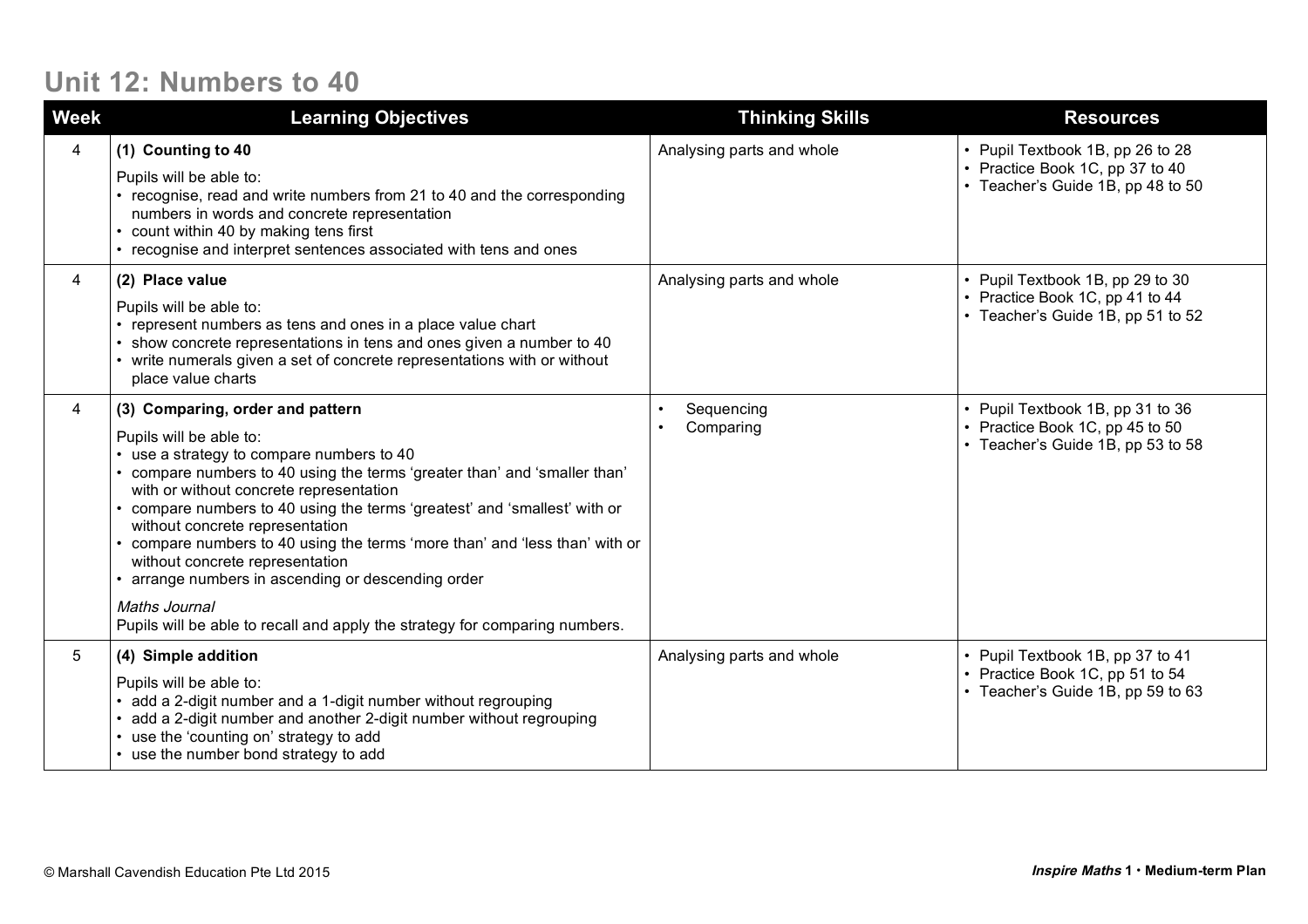| 5              | (5) More addition                                                                                                                                                                                                                                                                                                                                 | Analysing parts and whole                          | • Pupil Textbook 1B, pp 42 to 46                                                                         |
|----------------|---------------------------------------------------------------------------------------------------------------------------------------------------------------------------------------------------------------------------------------------------------------------------------------------------------------------------------------------------|----------------------------------------------------|----------------------------------------------------------------------------------------------------------|
|                | Pupils will be able to:<br>• add a 2-digit number and a 1-digit number with regrouping<br>add a 2-digit number and another 2-digit number with regrouping<br>use the number bond strategy to add<br>use the 'making ten' strategy to add                                                                                                          |                                                    | • Practice Book 1C, pp 55 to 58<br>• Teacher's Guide 1B, pp 64 to 68                                     |
| 5              | (6) Simple subtraction<br>Pupils will be able to:<br>• subtract a 1-digit number from a 2-digit number without regrouping<br>subtract a 2-digit number from another 2-digit number without regrouping<br>use the 'counting back' strategy to subtract<br>use the 'taking away' strategy to subtract<br>• use the number bond strategy to subtract | Analysing parts and whole                          | • Pupil Textbook 1B, pp 47 to 51<br>• Practice Book 1C, pp 59 to 62<br>• Teacher's Guide 1B, pp 69 to 73 |
| 6              | (7) More subtraction<br>Pupils will be able to:<br>• subtract a 1-digit number from a 2-digit number with regrouping<br>subtract a 2-digit number from another 2-digit number with regrouping<br>apply the regrouping concept in subtraction<br>use the number bond strategy to subtract                                                          | • Analysing parts and whole<br>Comparing (numbers) | • Pupil Textbook 1B, pp 52 to 56<br>Practice Book 1C, pp 63 to 66<br>• Teacher's Guide 1B, pp 74 to 78   |
| 6              | (8) Adding three numbers<br>Pupils will be able to:<br>add three 1-digit numbers to 40<br>use the number bond strategy to add<br>apply the 'making ten' strategy to add                                                                                                                                                                           | • Analysing parts and whole<br>Comparing (numbers) | • Pupil Textbook 1B, pp 57 to 58<br>• Practice Book 1C, pp 67 to 70<br>• Teacher's Guide 1B, pp 79 to 80 |
| $6 - 7$        | (9) Solving word problems<br>Pupils will be able to:<br>• solve 1-step word problems in addition or subtraction<br>apply the following concepts in addition: 'part-whole', 'adding on' and<br>'comparing'<br>apply the following concepts in subtraction: 'part-whole', 'taking away' and<br>'comparing'                                          | • Analysing parts and whole<br>Comparing (numbers) | • Pupil Textbook 1B, pp 59 to 62<br>• Practice Book 1C, pp 71 to 72<br>• Teacher's Guide 1B, pp 81 to 84 |
| $\overline{7}$ | Put On Your Thinking Caps!<br>Pupils will be able to apply and use number bonds to 40 to make number<br>sentences.                                                                                                                                                                                                                                | Analysing parts and whole                          | • Pupil Textbook 1B, p 62<br>• Practice Book 1C, pp 73 to 74<br>• Teacher's Guide 1B, p 84               |
|                | Review 4                                                                                                                                                                                                                                                                                                                                          |                                                    | • Practice Book 1C, pp 75 to 80                                                                          |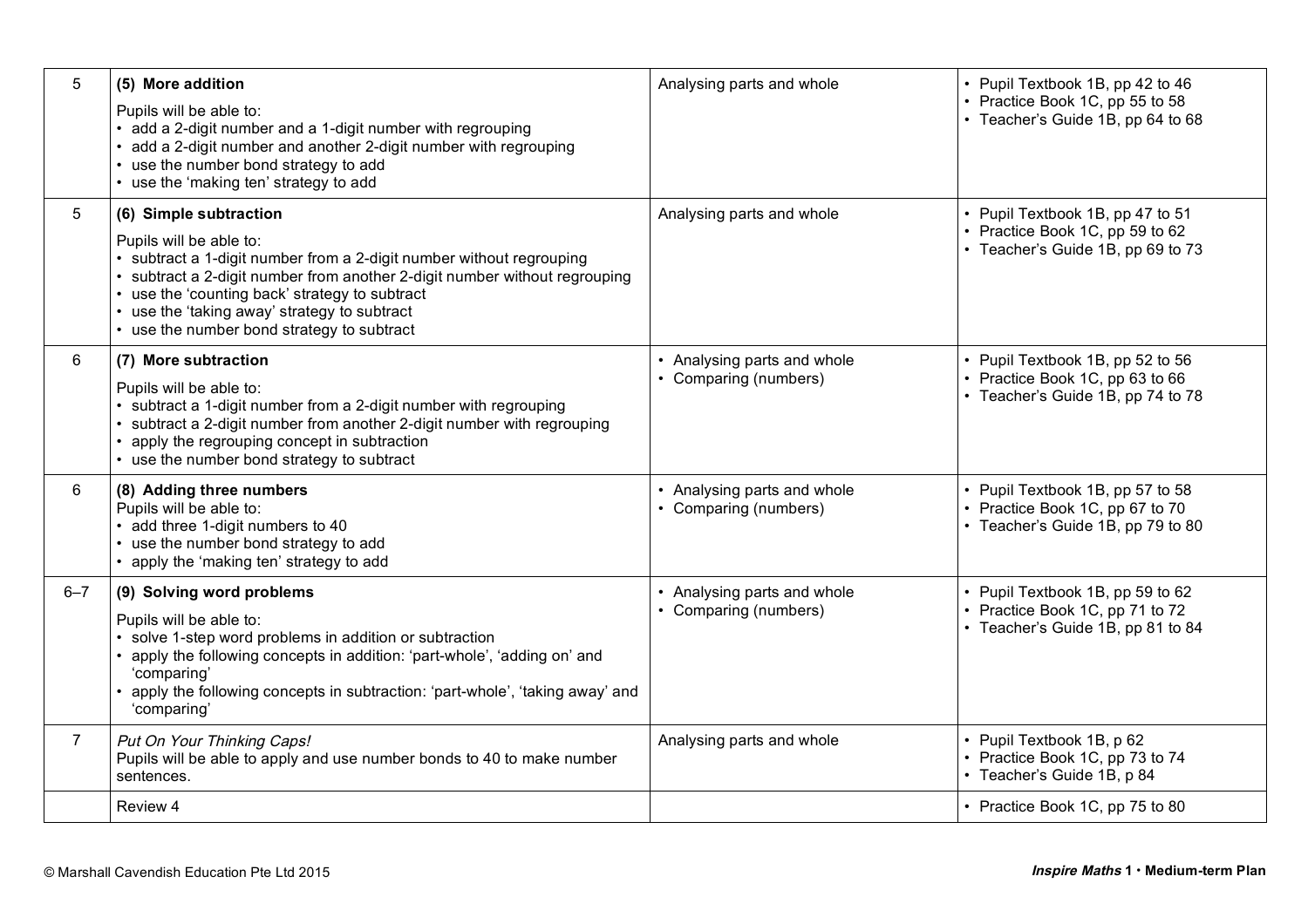### **Unit 13: Mental Calculations**

| <b>Week</b> | <b>Learning Objectives</b>                                                                                                                                                                                                                                                                                                                                                                                                                                                                     | <b>Thinking Skills</b>    | <b>Resources</b>                                                                                           |
|-------------|------------------------------------------------------------------------------------------------------------------------------------------------------------------------------------------------------------------------------------------------------------------------------------------------------------------------------------------------------------------------------------------------------------------------------------------------------------------------------------------------|---------------------------|------------------------------------------------------------------------------------------------------------|
|             | (1) Mental addition<br>Pupils will be able to:<br>mentally add a 1-digit number to a 2-digit number less than 20<br>mentally add a 2-digit number to tens<br>mentally add using number bonds<br>recognise tens and ones and add accordingly with number bonds                                                                                                                                                                                                                                  | Analysing parts and whole | • Pupil Textbook 1B, pp 63 to 64<br>• Practice Book 1C, pp 81 to 82<br>• Teacher's Guide 1B, pp 109 to 110 |
|             | (2) Mental subtraction<br>Pupils will be able to:<br>mentally subtract a 1-digit number from another 1-digit number<br>mentally subtract a 1-digit number from a 2-digit number with or without<br>regrouping<br>mentally subtract tens from a 2-digit number<br>mentally subtract using number bonds or reverse addition<br>apply the regrouping concept in subtraction<br>Let's Explore!<br>Pupils will be able to apply more than one strategy to add two 1-digit<br>numbers by regrouping. | Analysing parts and whole | • Pupil Textbook 1B, pp 65 to 69<br>• Practice Book 1C, pp 83 to 84<br>• Teacher's Guide 1B, pp 111 to 115 |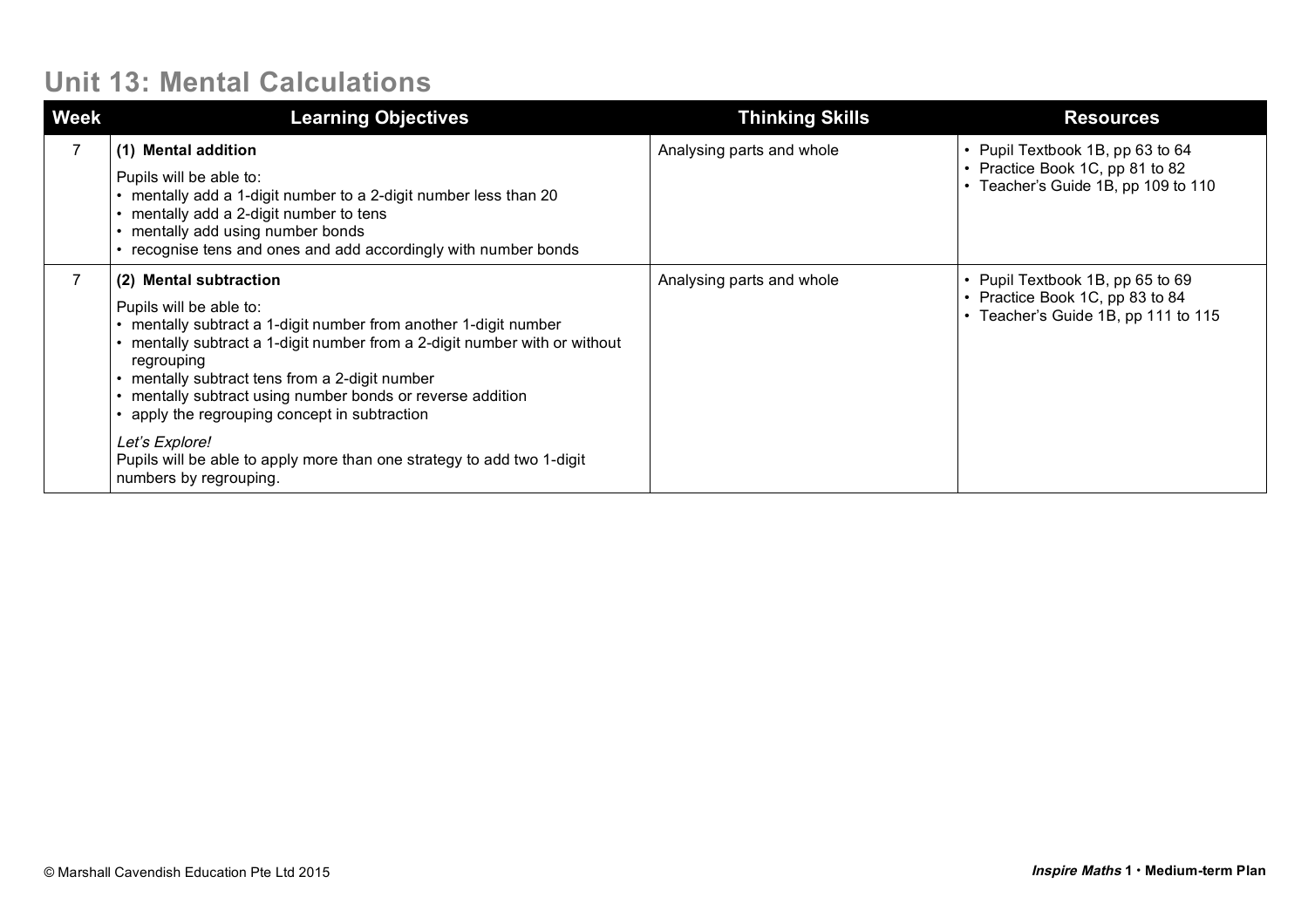## **Unit 14: Multiplication**

| <b>Week</b> | <b>Learning Objectives</b>                                                                                                                                                                                                                                                                                                                                                                                                                                                                                                                                                                                                     | <b>Thinking Skills</b>                                                                                     | <b>Resources</b>                                                                                           |
|-------------|--------------------------------------------------------------------------------------------------------------------------------------------------------------------------------------------------------------------------------------------------------------------------------------------------------------------------------------------------------------------------------------------------------------------------------------------------------------------------------------------------------------------------------------------------------------------------------------------------------------------------------|------------------------------------------------------------------------------------------------------------|------------------------------------------------------------------------------------------------------------|
| 8           | (1) Adding the same number<br>Pupils will be able to:<br>• relate repeated addition to the multiplication concept<br>use concrete representations to show the concept of multiplication as<br>repeated addition<br>• conceptualise multiplication as groups of items                                                                                                                                                                                                                                                                                                                                                           | Applying the addition concept to the<br>multiplication concept                                             | • Pupil Textbook 1B, pp 70 to 72<br>• Practice Book 1C, pp 85 to 90<br>• Teacher's Guide 1B, pp 122 to 124 |
| 8           | (2) Making up multiplication stories<br>Pupils will be able to:<br>write repeated addition as multiplication statements<br>write the multiplication statement from a situation given the number of<br>groups and items in each group<br>interpret multiplication sentences: the first factor referring to the number of<br>groups and the second factor as the number of items in each group<br>• relate multiplication stories and write multiplication statements<br>Maths Journal<br>Pupils will be able to:<br>pick out the correct statements and explain why the others are incorrect<br>• make multiplication sentences | Relating and applying the multiplication<br>concept to given situations                                    | • Pupil Textbook 1B, pp 73 to 75<br>• Practice Book 1C, pp 91 to 94<br>• Teacher's Guide 1B, pp 125 to 127 |
| 9           | (3) Solving word problems<br>Pupils will be able to:<br>use picture representation to solve word problems on multiplication<br>use the multiplication concept (group and items) to solve problems<br>• write multiplication statements for word problems<br>Let's Explore!<br>Pupils will be able to:<br>arrange objects in different ways (rows and columns)<br>• make multiplication sentences                                                                                                                                                                                                                               | Applying the multiplication concept                                                                        | • Pupil Textbook 1B, pp 76 to 78<br>• Practice Book 1C, pp 95 to 98<br>• Teacher's Guide 1B, pp 128 to 130 |
| 9           | Put On Your Thinking Caps!                                                                                                                                                                                                                                                                                                                                                                                                                                                                                                                                                                                                     | • Applying the multiplication concept<br>Heuristics For Problem Solving:<br>• Act it out<br>• Draw a model | • Pupil Textbook 1B p 78<br>• Practice Book 1C, pp 99 to 100<br>• Teacher's Guide 1B, p 130                |
|             | Review 5                                                                                                                                                                                                                                                                                                                                                                                                                                                                                                                                                                                                                       |                                                                                                            | • Practice Book 1C, pp 101 to 104                                                                          |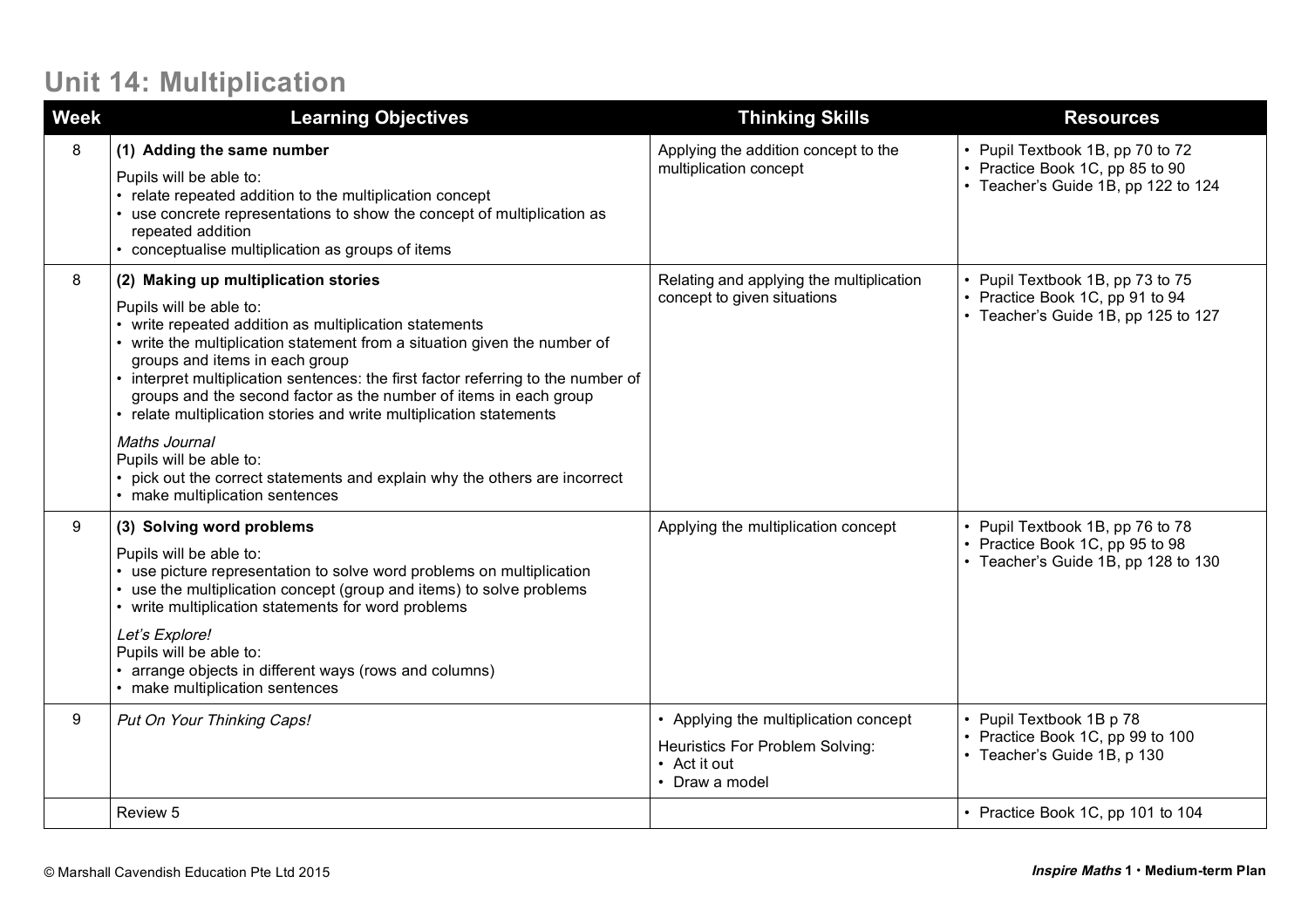#### **Summative assessment opportunities**

Assessment Book 1, Test 6, pp 69 to 74 For extension, Assessment Book 1, Challenging Problems 3, pp 75 to 76 Assessment Book 1, Check-up 3, pp 76 to 90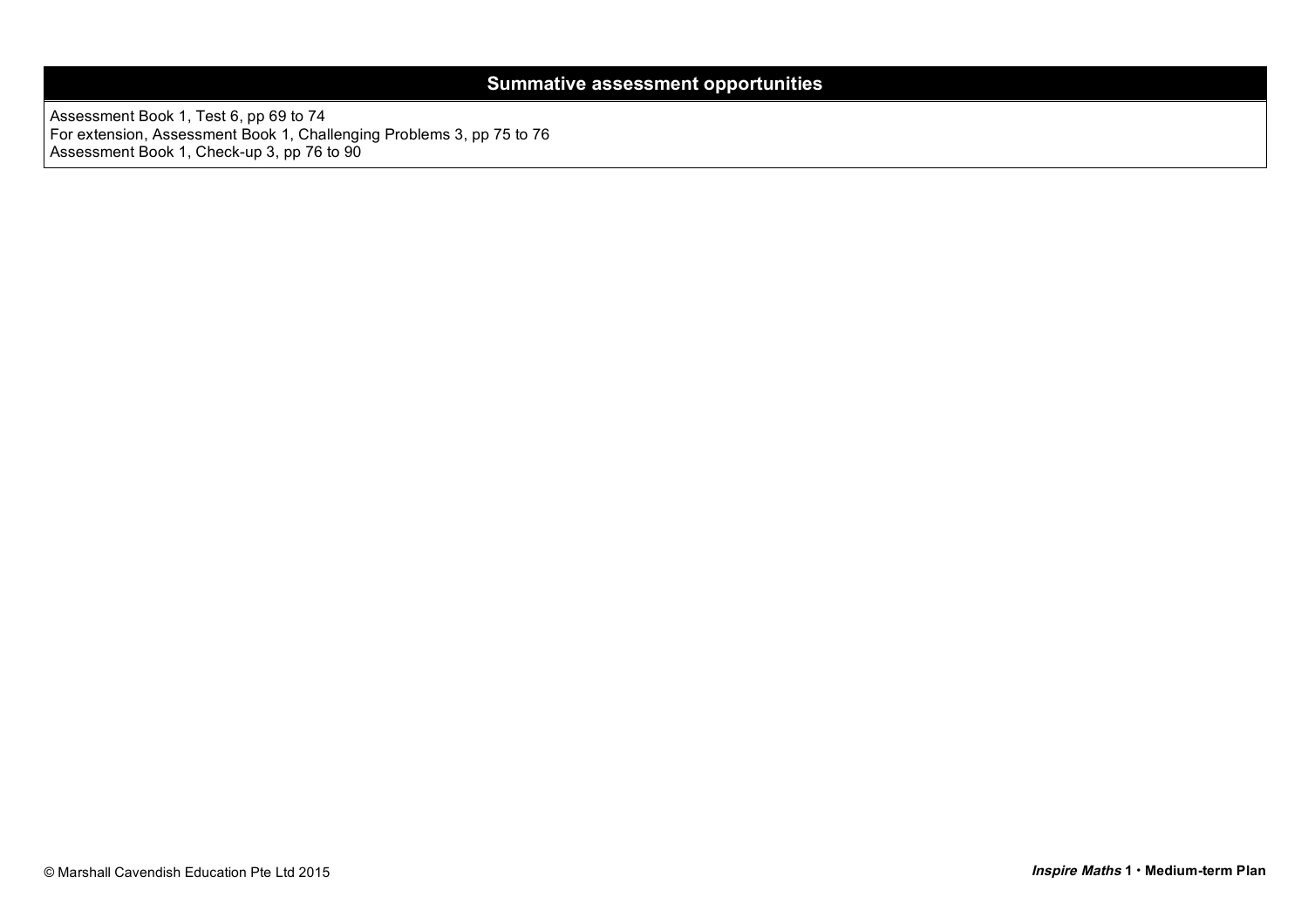## **Unit 15: Division**

| Week | <b>Learning Objectives</b>                                                                                                                                                                                                                                                                                                                                              | <b>Thinking Skills</b>                           | <b>Resources</b>                                                                                           |
|------|-------------------------------------------------------------------------------------------------------------------------------------------------------------------------------------------------------------------------------------------------------------------------------------------------------------------------------------------------------------------------|--------------------------------------------------|------------------------------------------------------------------------------------------------------------|
|      | (1) Sharing equally<br>Pupils will be able to:<br>use concrete representations to show the concept of division as sharing<br>equally<br>• use the strategy of distributing objects equally into groups                                                                                                                                                                  | Analysing parts and whole<br>Comparing (objects) | • Pupil Textbook 1B, pp 79 to 80<br>• Practice Book 1D, pp 5 to 12<br>• Teacher's Guide 1B, pp 143 to 144  |
|      | (2) Finding the number of groups<br>Pupils will be able to:<br>• use concrete representations to show the concept of division as finding<br>the number of groups<br>use the strategy of distributing objects equally in each group<br>Let's Explore!<br>Pupils will be able to use the concept of division to find the number of ways<br>of dividing items into groups. | Analysing parts and whole<br>Comparing (objects) | • Pupil Textbook 1B, pp 81 to 83<br>• Practice Book 1D, pp 13 to 18<br>• Teacher's Guide 1B, pp 145 to 147 |
|      | Put On Your Thinking Caps!                                                                                                                                                                                                                                                                                                                                              | Analysing parts and whole<br>Comparing (objects) | • Pupil Textbook 1B, p 83<br>• Practice Book 1D, pp 19 to 20<br>• Teacher's Guide 1B, p 147                |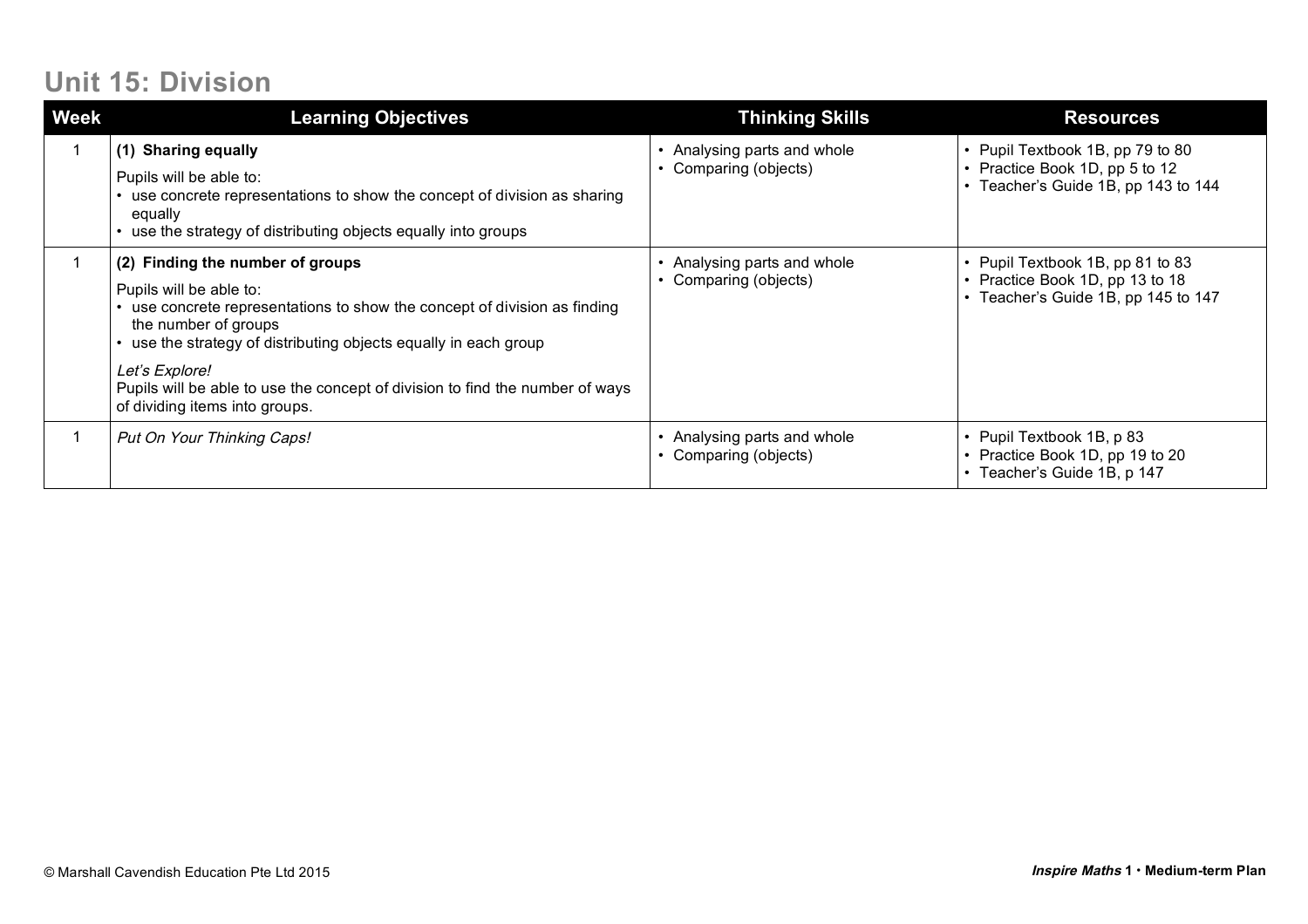# **Unit 16: Time**

| <b>Week</b>                            | <b>Learning Objectives</b>                                                                                                                                                                                                                                                                                                                              | <b>Thinking Skills</b>                                                     | <b>Resources</b>                                                                                           |  |  |
|----------------------------------------|---------------------------------------------------------------------------------------------------------------------------------------------------------------------------------------------------------------------------------------------------------------------------------------------------------------------------------------------------------|----------------------------------------------------------------------------|------------------------------------------------------------------------------------------------------------|--|--|
| $\overline{2}$                         | (1) Telling the time to the hour<br>Pupils will be able to:<br>• use the term 'o'clock' to tell the time to the hour and describe the position<br>of the hour hand and of the minute hand<br>• read and show the time to the hour on a clock<br>• show the times on the clock for activities                                                            | • Relating (time and clock shown)<br>• Relating (time and event)           | • Pupil Textbook 1B, pp 84 to 85<br>• Practice Book 1D, pp 21 to 26<br>• Teacher's Guide 1B, pp 158 to 159 |  |  |
| $\overline{2}$                         | (2) Telling the time to the half hour<br>Pupils will be able to:<br>• use the term 'half past' to tell the time to the half hour and recognise that<br>the minute hand is at 6<br>• read the time to half past the hour for different activities by looking at the<br>clock shown next to each activity and arrange the events according to the<br>time | Relating (time and clock shown)<br>Relating (time and event)<br>Sequencing | • Pupil Textbook 1B, pp 86 to 89<br>• Practice Book 1D, pp 27 to 31<br>• Teacher's Guide 1B, pp 160 to 163 |  |  |
| $\overline{2}$                         | Put On Your Thinking Caps!<br>Pupils will be able to:<br>• recognise that the hour and minute hands can be at 6 and any time of the<br>day by demonstrating it using a clock<br>• discover the time the minute hand and the hour hand will be on top of<br>each other using a clock                                                                     | Analysing parts and whole<br>Heuristic For Problem Solving:<br>Act it out  | • Pupil Textbook 1B, pp 90<br>• Practice Book 1D, pp 32 to 33<br>• Teacher's Guide 1B, p 164               |  |  |
|                                        | Review 6                                                                                                                                                                                                                                                                                                                                                |                                                                            | • Practice Book 1D, pp 35 to 38                                                                            |  |  |
|                                        | <b>Summative assessment opportunity</b>                                                                                                                                                                                                                                                                                                                 |                                                                            |                                                                                                            |  |  |
| Assessment Book 1, Test 7, pp 91 to 99 |                                                                                                                                                                                                                                                                                                                                                         |                                                                            |                                                                                                            |  |  |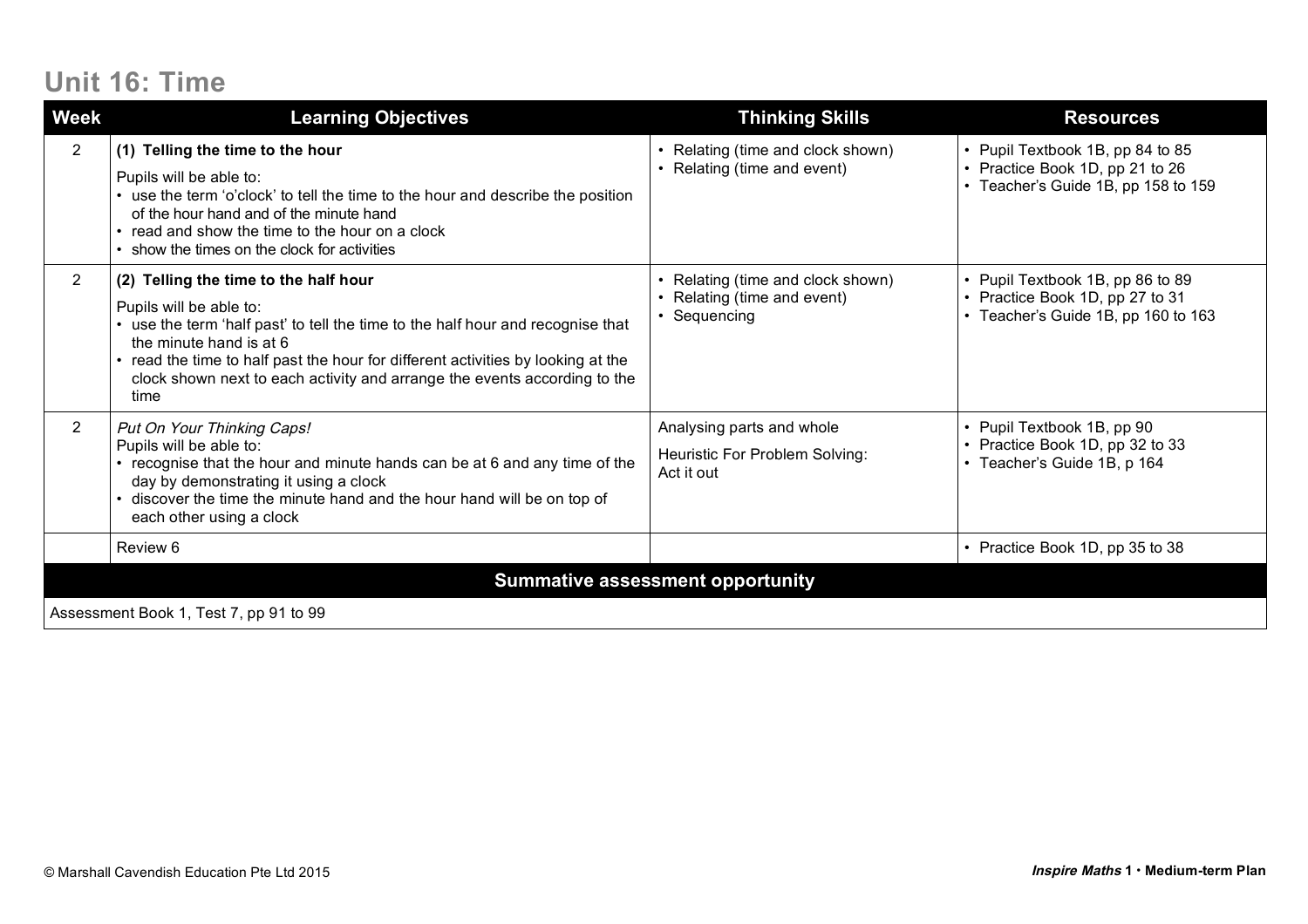## **Unit 17: Numbers to 100**

| Week | <b>Learning Objectives</b>                                                                                                                                                                                                                                                                                                                                                                                                                                        | <b>Thinking Skills</b>     | <b>Resources</b>                                                                                             |
|------|-------------------------------------------------------------------------------------------------------------------------------------------------------------------------------------------------------------------------------------------------------------------------------------------------------------------------------------------------------------------------------------------------------------------------------------------------------------------|----------------------------|--------------------------------------------------------------------------------------------------------------|
| 3    | (1) Counting<br>Pupils will be able to:<br>• recognise, read and write numbers up to 100 and the corresponding<br>number words and concrete representations<br>• count within 100 by making tens first<br>• recognise and interpret sentences associated with tens and ones                                                                                                                                                                                       | Analysing parts and whole  | • Pupil Textbook 1B, pp 91 to 93<br>• Practice Book 1D, pp 39 to 40<br>• Teacher's Guide 1B, pp 179 to 181   |
| 3    | (2) Place value<br>Pupils will be able to:<br>represent numbers as tens and ones in a place value chart<br>show concrete representations in tens and ones given a number to 100<br>• write numerals given a set of concrete representations and vice versa with<br>or without a place value chart                                                                                                                                                                 | Analysing parts and whole  | • Pupil Textbook 1B, p 94<br>• Practice Book 1D, pp 41 to 44<br>• Teacher's Guide 1B, p 182                  |
| 3    | (3) Comparing, order and pattern<br>Pupils will be able to:<br>• use a 'comparing tens and then ones' strategy to compare numbers to<br>100<br>compare numbers to 100 using the terms 'greater than'/'greatest' and<br>'smaller than'/'smallest' with or without concrete representation<br>• compare numbers to 100 using the terms 'more than' and 'less than' with<br>or without concrete representation<br>• arrange numbers in ascending or descending order | • Comparing<br>• Induction | • Pupil Textbook 1B, pp 95 to 101<br>• Practice Book 1D, pp 45 to 48<br>• Teacher's Guide 1B, pp 183 to 189  |
| 4    | (4) Simple addition<br>Pupils will be able to:<br>add a 2-digit number and a 1-digit number without regrouping<br>add a 2-digit number and another 2-digit number without regrouping<br>use the 'counting on' strategy to add<br>• use the number bond strategy to add<br>• use the addition strategy by adding the ones first, followed by the tens                                                                                                              | Analysing parts and whole  | • Pupil Textbook 1B, pp 102 to 105<br>• Practice Book 1D, pp 49 to 52<br>• Teacher's Guide 1B, pp 190 to 193 |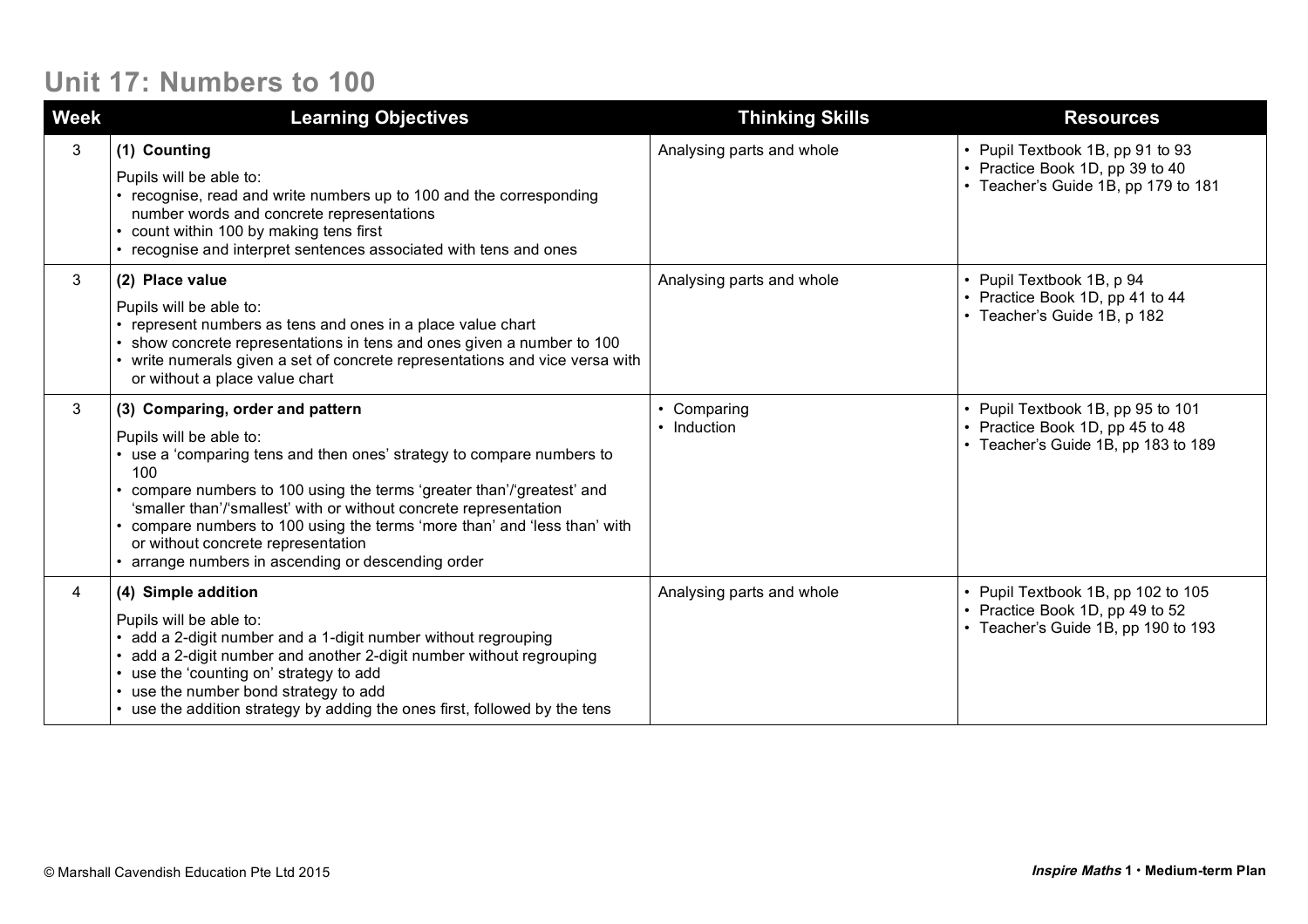| 4       | (5) More addition<br>Pupils will be able to:<br>• add a 2-digit number and a 1-digit number with regrouping<br>• add a 2-digit number and another 2-digit number with regrouping<br>• use the number bond strategy to add<br>• use the 'making ten' strategy to add<br>• apply the regrouping concept in addition                                   | Analysing parts and whole                                                                                                               | • Pupil Textbook 1B, pp 106 to 109<br>• Practice Book 1D, pp 53 to 58<br>• Teacher's Guide 1B, pp 194 to 197 |
|---------|-----------------------------------------------------------------------------------------------------------------------------------------------------------------------------------------------------------------------------------------------------------------------------------------------------------------------------------------------------|-----------------------------------------------------------------------------------------------------------------------------------------|--------------------------------------------------------------------------------------------------------------|
| $4 - 5$ | (6) Simple subtraction<br>Pupils will be able to:<br>subtract a 1-digit number from a 2-digit number without regrouping<br>subtract a 2-digit number from another 2-digit number without regrouping<br>• use the 'counting back' strategy to subtract<br>• use the 'taking away' strategy to subtract<br>• use the number bond strategy to subtract | Analysing parts and whole                                                                                                               | • Pupil Textbook, pp 110 to 114<br>• Practice Book 1D, pp 59 to 62<br>• Teacher's Guide 1B, pp 198 to 202    |
| 5       | (7) More subtraction<br>Pupils will be able to:<br>• subtract a 1-digit number from a 2-digit number with regrouping<br>subtract a 2-digit number from another 2-digit number with regrouping<br>• apply the regrouping concept in subtraction<br>• use the number bond strategy to subtract                                                        | Analysing parts and whole                                                                                                               | • Pupil Textbook 1B, pp 115 to 119<br>• Practice Book 1D, pp 63 to 68<br>• Teacher's Guide 1B, pp 203 to 207 |
| 5       | Put On Your Thinking Caps!<br>Pupils will be able to use the number bond strategy to connect numbers to<br>make addition and subtraction sentences up to 100.                                                                                                                                                                                       | • Deduction<br>• Identifying patterns and relationships<br>Heuristics for problem solving:<br>Simplify the problem<br>• Guess and check | • Pupil Textbook 1B, p 120<br>• Practice Book 1D, pp 69 to 70<br>• Teacher's Guide 1B, p 208                 |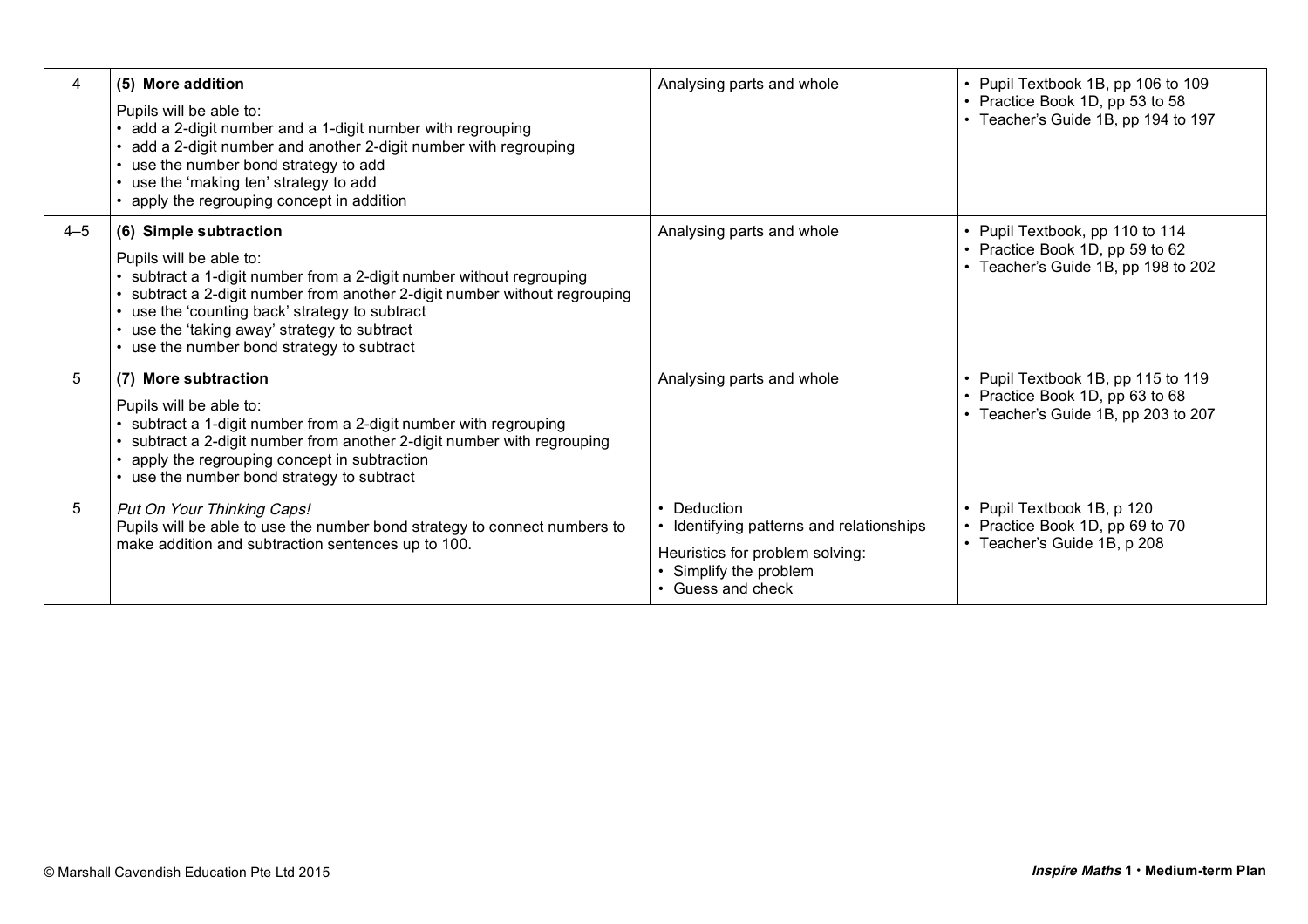# **Unit 18: Money (1)**

| <b>Week</b> | <b>Learning Objectives</b>                                                                                                                                                                                                                                                                                                                                                                                                                                                                                                                      | <b>Thinking Skills</b>     | <b>Resources</b>                                                                                             |
|-------------|-------------------------------------------------------------------------------------------------------------------------------------------------------------------------------------------------------------------------------------------------------------------------------------------------------------------------------------------------------------------------------------------------------------------------------------------------------------------------------------------------------------------------------------------------|----------------------------|--------------------------------------------------------------------------------------------------------------|
| 6           | (1) Getting to know our money<br>Pupils will be able to:<br>recognise and name different notes and coins<br>• know that p stands for pence and £ stands for pounds<br>name the things they can buy using each coin/note<br>• recognise, count and write the number of coins and notes for each<br>denomination                                                                                                                                                                                                                                  | Classifying<br>• Comparing | • Pupil Textbook 1B, pp 121 to 122<br>• Practice Book 1D, pp 71 to 74<br>• Teacher's Guide 1B, pp 229 to 230 |
| 6           | (2) Exchanging money<br>Pupils will be able to:<br>• match a coin of one denomination to an equivalent set of coins of another<br>denomination<br>match a note of one denomination to an equivalent set of coins or notes of<br>another denomination                                                                                                                                                                                                                                                                                            | Analysing parts and whole  | • Pupil Textbook 1B, pp 123 to 124<br>• Practice Book 1D, pp 75 to 78<br>• Teacher's Guide 1B, pp 231 to 232 |
| 6           | Let's Explore!<br>Pupils will be able to:<br>exchange a £2 coin for other coins<br>• write down the different ways of exchanging 10p, 20p, £1, £2, £5 for other<br>coins<br>• write down the different ways of exchanging 100p and think of the<br>smallest number of coins                                                                                                                                                                                                                                                                     | Analysing parts and whole  | • Pupil Textbook 1B, pp 125 to 126<br>• Teacher's Guide 1B, pp 233 to 234                                    |
| 6           | (3) Work out the amount of money<br>Pupils will be able to:<br>• count the amount of money in pence (up to £1) using the 'counting on'<br>strategy<br>count the amount of money in pounds (up to £100) using the 'counting on'<br>strategy<br>think of whether to pay with a £2 coin or a £1 coin when buying different<br>items<br>choose the correct value of coins for purchasing items<br>Maths Journal<br>Pupils will be able to:<br>• calculate and select the correct statements that match<br>• calculate the amount in notes and coins | Analysing parts and whole  | • Pupil Textbook 1B, pp 127 to 131<br>• Practice Book 1D, pp 79 to 84<br>• Teacher's Guide 1B, pp 235 to 239 |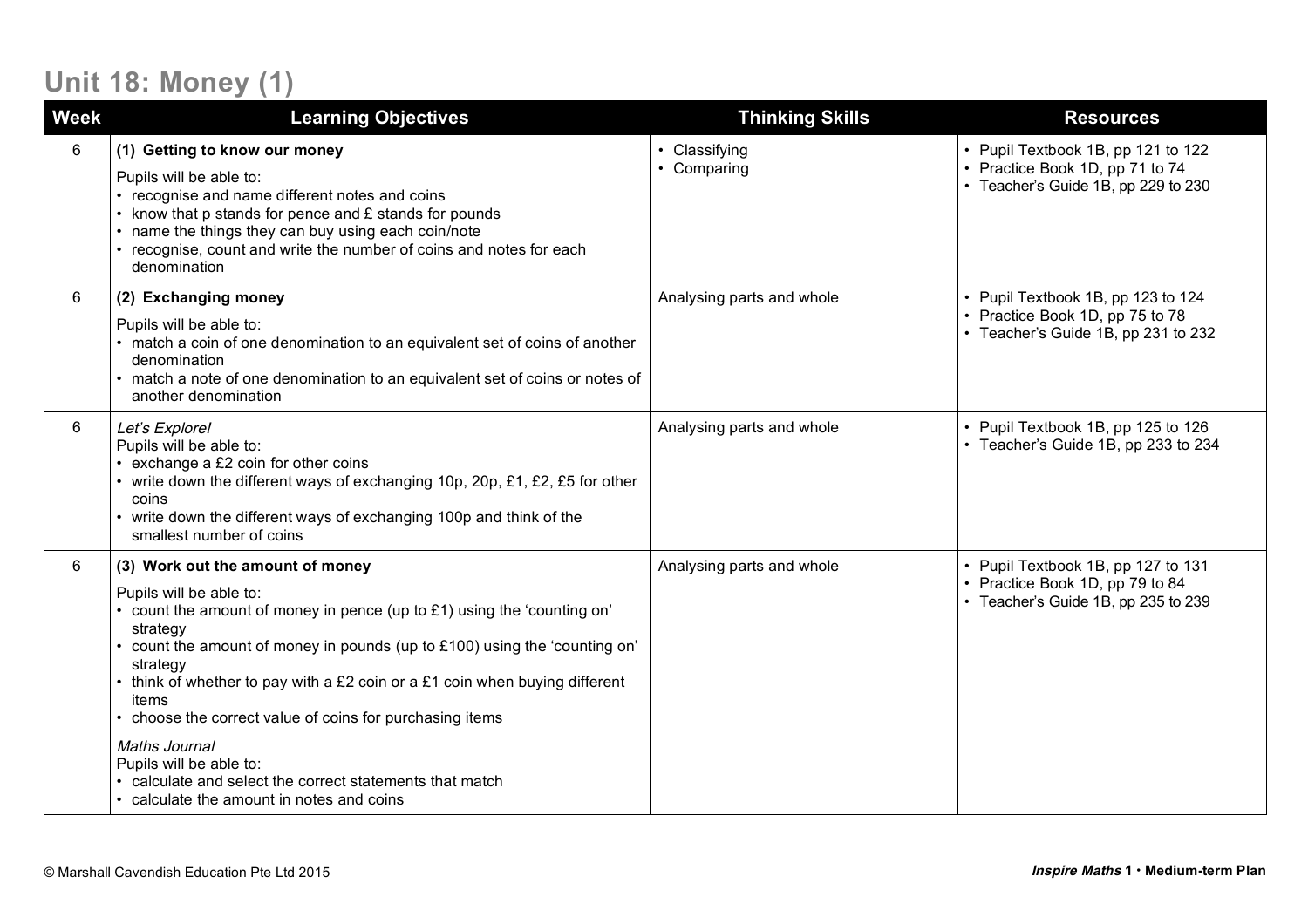| Put On Your Thinking Caps!                                                                                                  | Analysing parts and whole                                  | $\cdot$ Pupil Textbook 1B, p 131      |
|-----------------------------------------------------------------------------------------------------------------------------|------------------------------------------------------------|---------------------------------------|
| Pupils will be able to:                                                                                                     | Induction                                                  | $\cdot$ Practice Book 1D, pp 85 to 88 |
| guess and check the notes under a cup that add up to £50<br>$\cdot$ make a systematic list of the different ways to get £50 | Heuristic For Problem Solving:<br>Making a systematic list |                                       |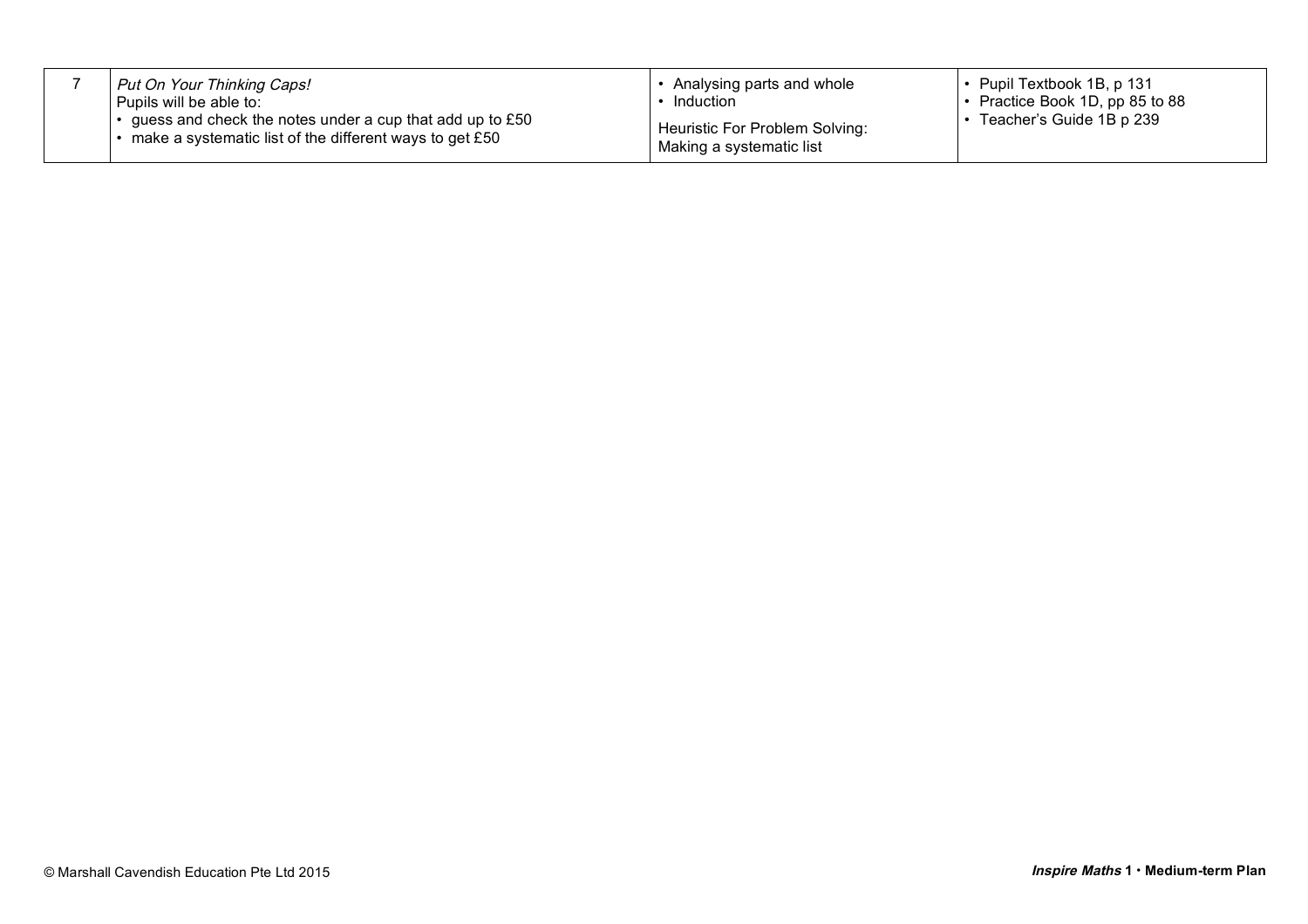# **Unit 19: Money (2)**

| <b>Week</b>    | <b>Learning Objectives</b>                                                                                                                                                                                                                                                                                                                                                                                                              | <b>Thinking Skills</b>                                                                                                                                          | <b>Resources</b>                                                                                               |
|----------------|-----------------------------------------------------------------------------------------------------------------------------------------------------------------------------------------------------------------------------------------------------------------------------------------------------------------------------------------------------------------------------------------------------------------------------------------|-----------------------------------------------------------------------------------------------------------------------------------------------------------------|----------------------------------------------------------------------------------------------------------------|
| $\overline{7}$ | (1) Adding and subtracting in pence<br>Pupils will be able to:<br>• state the cost of each item in pence<br>add to find the cost of two items<br>subtract to find the change<br>add and subtract money in pence (up to £1) without regrouping<br>use number bonds to find the cost of each of the two items that make up a<br>total cost in pence<br>• identify operations used for solving simple word problems                        | Analysing parts and whole<br>• Comparing<br>• Applying number bonds                                                                                             | • Pupil Textbook 1B, pp 132 to 135<br>• Practice Book 1D, pp 89 to 96<br>• Teacher's Guide 1B, pp 252 to 255   |
| $\overline{7}$ | (2) Adding and subtracting in pounds<br>Pupils will be able to:<br>• state the cost of each item in pounds<br>add to find the cost of two items<br>• subtract to find the difference in cost of the two items, to find the change<br>and to find 'more' or 'less'<br>• use number bonds to find the cost of each of the two items that make up a<br>total cost in pounds<br>• identify operations used for solving simple word problems | Analysing parts and whole                                                                                                                                       | • Pupil Textbook 1B, pp 136 to 137<br>• Practice Book 1D, pp 97 to 100<br>• Teacher's Guide 1B, pp 256 to 257  |
| $7 - 8$        | (3) Solving word problems<br>Pupils will be able to:<br>solve word problems on addition and subtraction of money in pence or<br>pounds only<br>apply addition and subtraction concepts to solve word problems in pence<br>or pounds<br>Let's Explore!<br>Pupils will be able to:<br>• apply the number bond concept to find the individual cost of two items<br>• solve word problems using addition and subtraction of money           | Analysing parts and whole<br>Comparing<br>• Applying addition and subtraction<br>concepts                                                                       | • Pupil Textbook 1B, pp 138 to 141<br>• Practice Book 1D, pp 101 to 104<br>• Teacher's Guide 1B, pp 258 to 261 |
| 8              | Put On Your Thinking Caps!<br>Pupils will be able to make a list of coins that make up a cost in pence.                                                                                                                                                                                                                                                                                                                                 | • Analysing parts and whole<br>• Comparing<br>• Recalling number bonds<br>Heuristics for problem solving:<br>• Make a systematic list<br>• Simplify the problem | • Pupil Textbook 1B, pp 142 to 143<br>• Practice Book 1D, pp 105 to 108<br>• Teacher's Guide 1B, pp 262 to 263 |